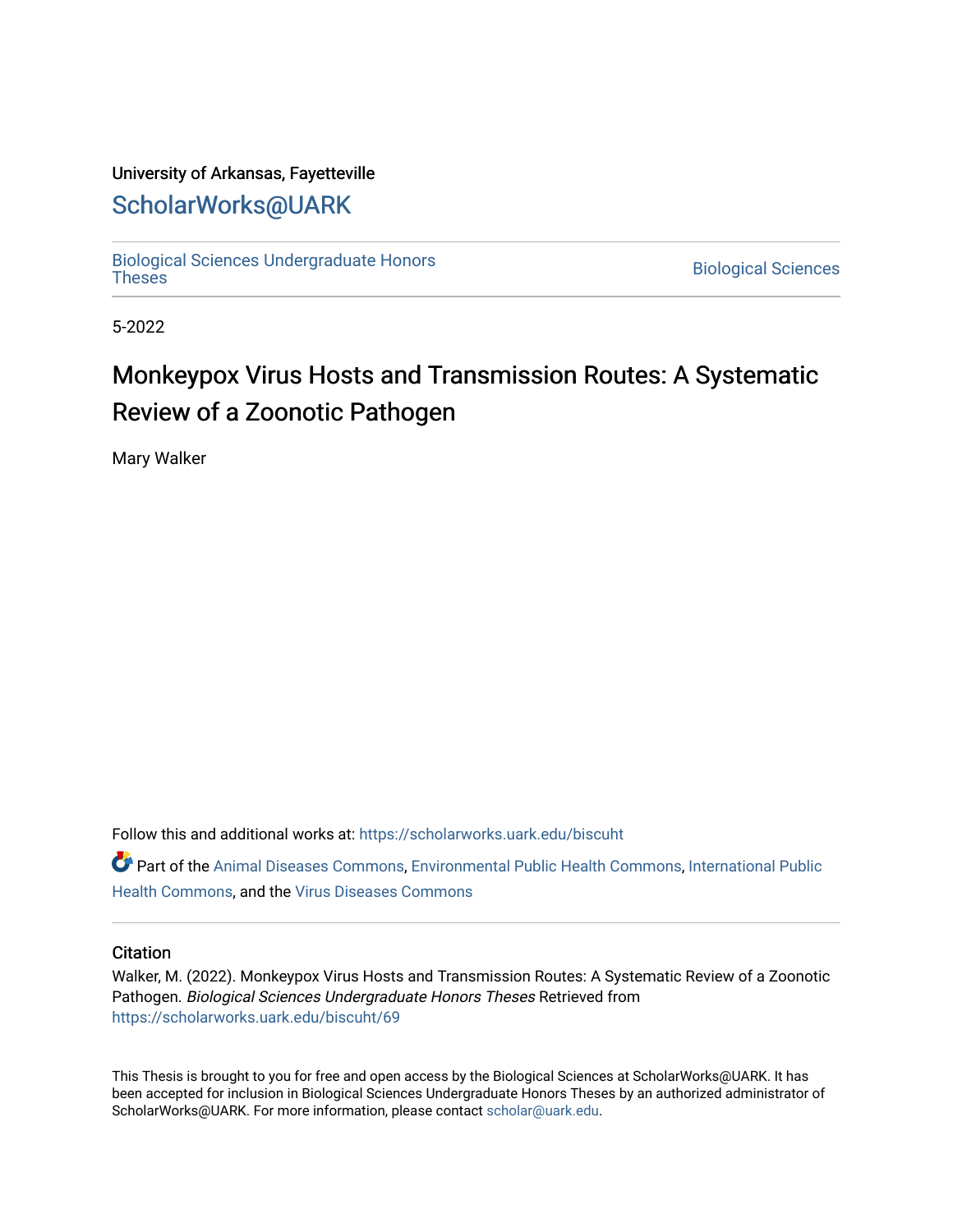# **Monkeypox Virus Hosts and Transmission Pathways: A Systematic Review of a Zoonotic**

**Pathogen** 

Mary Claire Walker

Fulbright Honors College

Dr. Kristian Forbes

May 2022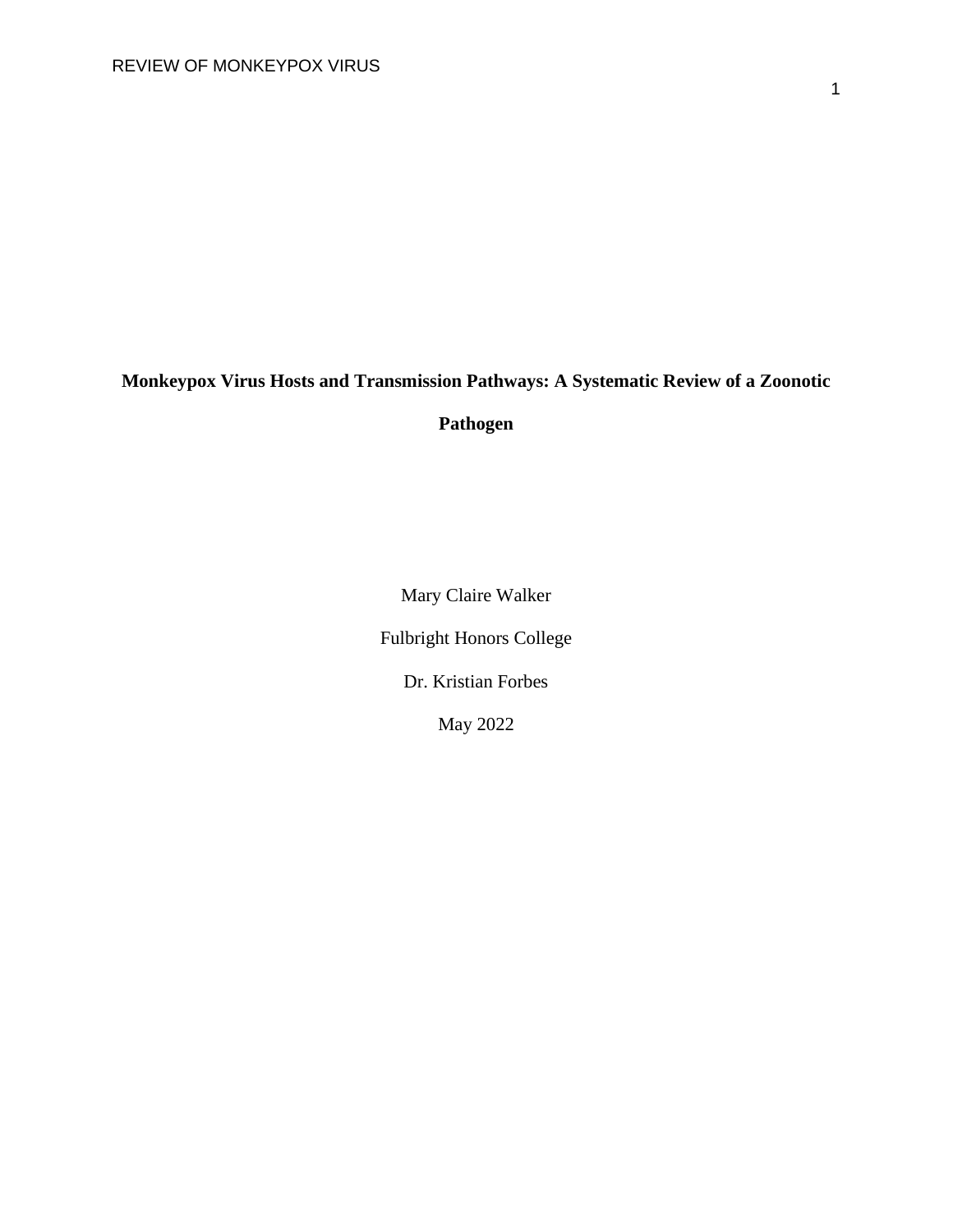### **Acknowledgements**

I have many people I would like to give credit to for not only guiding me in writing this thesis but who also inspired me to pursue the unknowns in science and push myself to rise to the challenges that come with doing honors research. First, I would like to thank Dr. Brent Newman. He worked as an active mentor to me throughout every step of the way of completing this paper. During the entirety of the time it took to write my thesis, he sat with me weekly and gave me very effective and specific advice that really helped me understand the scope of my work and how to best approach it to present to the scientific community. I owe him many thanks for his mentorship throughout writing my first scientific paper.

I would also like to give great thanks to Dr. Kristian Forbes, who has played a huge role in facilitating my place in the Forbes Research Lab. I appreciate his expertise in helping me choose this topic. His offering of expert advice greatly advanced this paper to where it is, and I owe him many thanks for the time and effort he used to help me get to that place. Thank you also to Sarah Chewning, our lab manager, for being so supportive throughout this process.

In addition, I'd like to acknowledge past professors I have had who have left me feeling inspired to complete research by energetically teaching me material I will need throughout my professional life. Specifically, I'd like to thank Dr. Kumar, Dr. Daniel Lessner, Dr. Naithani, Dr. Forbes, and many other professors who contributed to my education here at the university.

I would be far from finished if I didn't highly acknowledge my thesis defense committee. Thank you to Dr. Kristian Forbes, Dr. Kusum Naithani, Dr. Brenda Zies, and Dr. Johanna Marie Thomas for taking time out of their schedules to contribute their expertise to the defense of this thesis.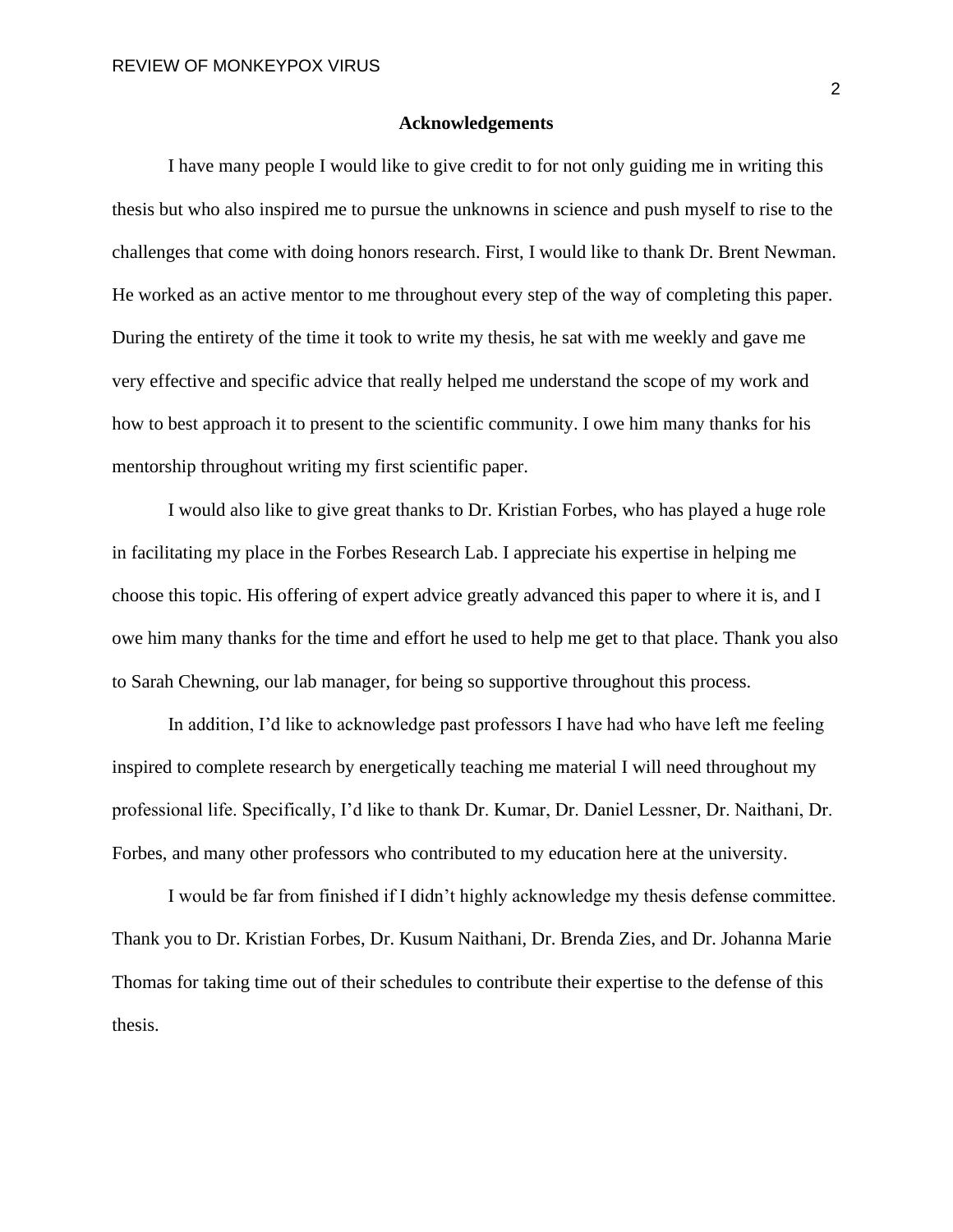Finally, I'd like to thank my friends and family for supporting me and inspiring me not only throughout this thesis writing process but also through my undergraduate career. None of this could be done without their support, and I will be forever grateful for the places they all have in my life.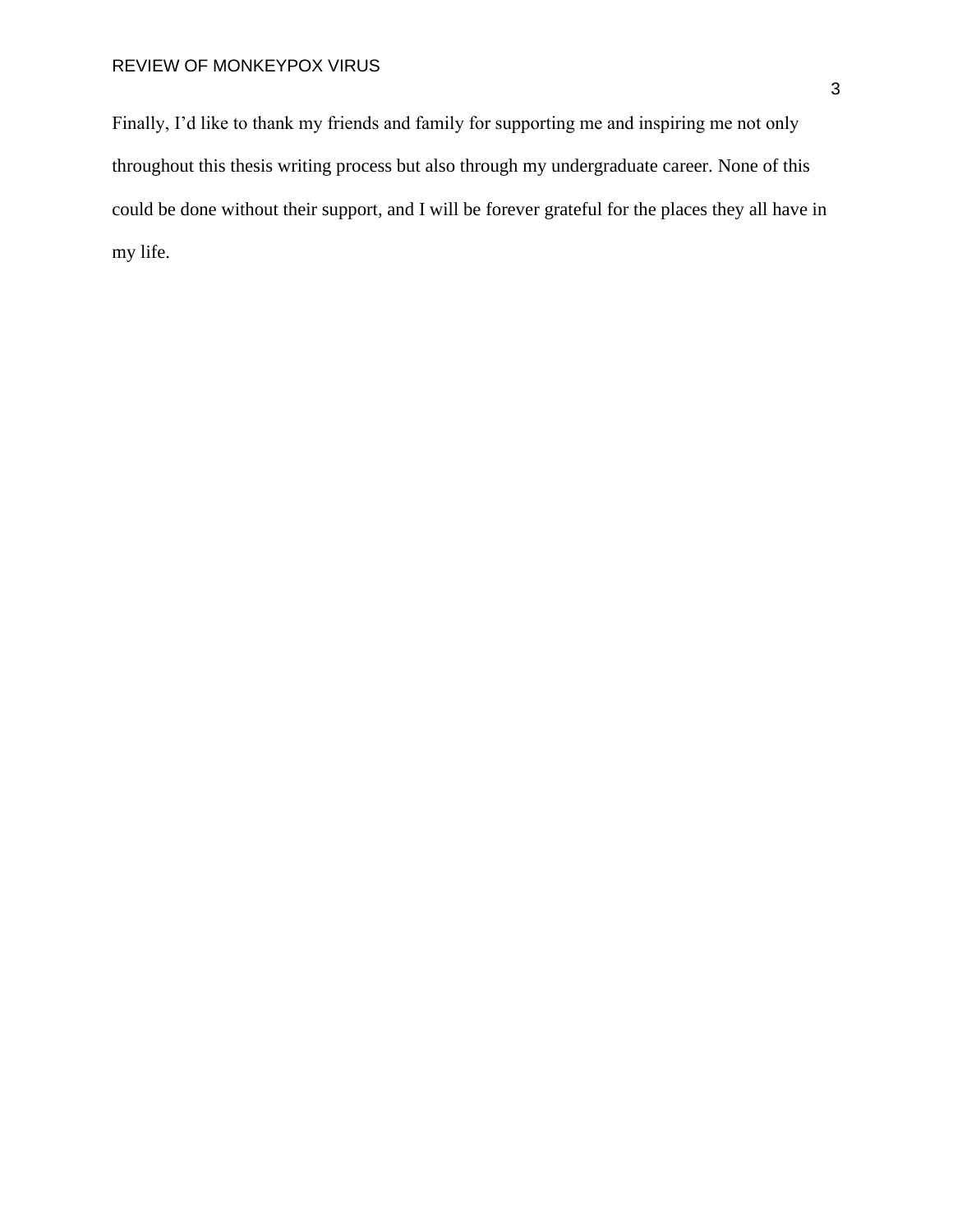# **Table of Contents**

| <b>Protocol</b>                                 |
|-------------------------------------------------|
| <b>Search Strategy and Eligibility Criteria</b> |
| <b>Study Selection</b>                          |
| <b>Data Collection Process and Data Items</b>   |
| <b>Risk of bias in individual studies</b>       |
| <b>Synthesis of Results</b>                     |
|                                                 |
| <b>Study Selection</b>                          |
| <b>Study Characteristics</b>                    |
|                                                 |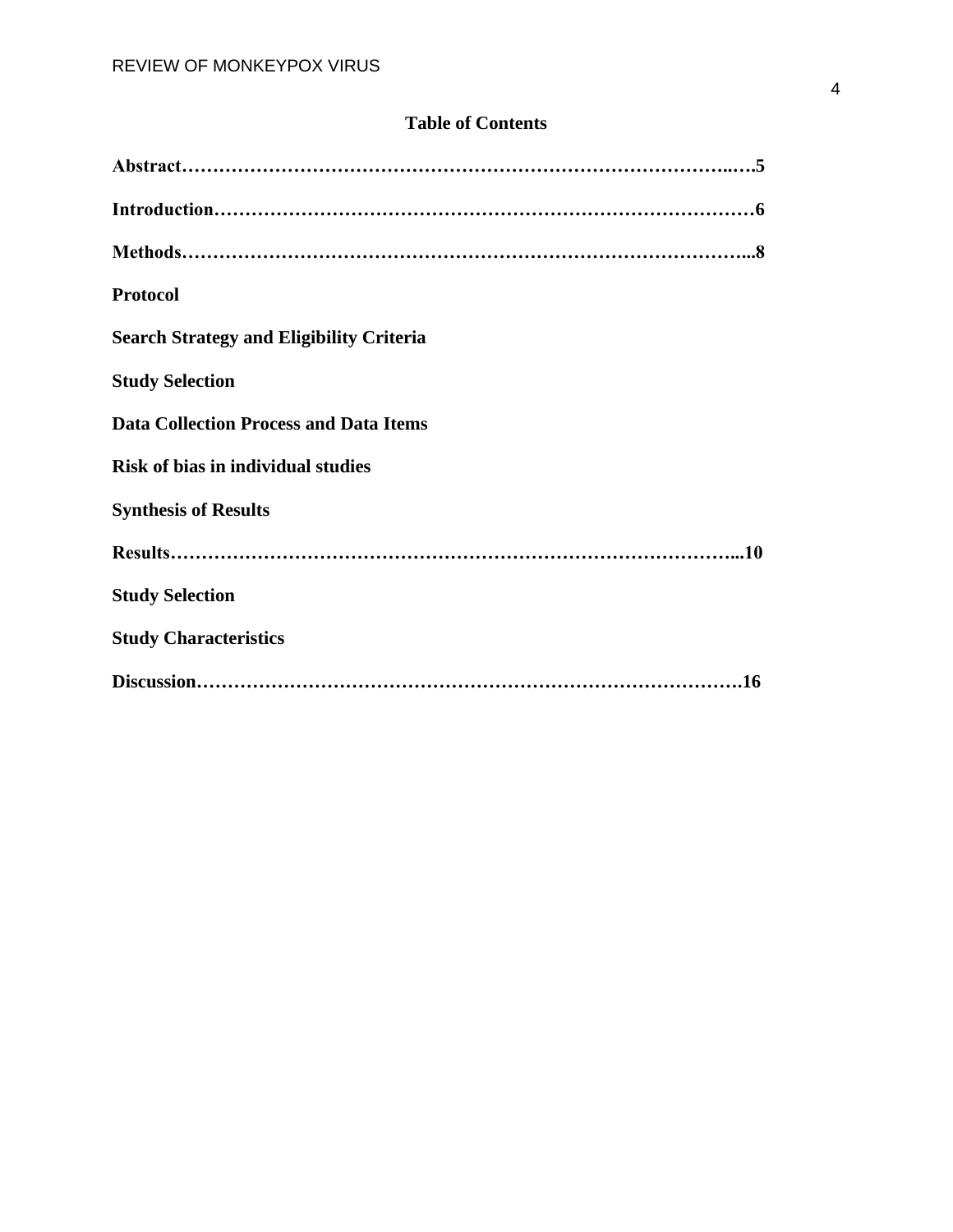## **Abstract**

Monkeypox virus (MPXV) is an etiological agent of Monkeypox with origins believed to be of Central/West Africa. As a member of the orthopoxvirus family and due to its increasing emergence, it has become a pathogen in need of research. This paper works to find common trends of transmission routes and reservoir hosts in previous publications through a systematic review. Articles found on Web of Science containing the search term "Monkeypox" were sorted based on relevance to the review topics of potential reservoir hosts and transmission routes of Monkeypox virus. Through Preferred Reporting Items for Systematic Reviews and Meta-Analyses (PRISMA), 1,036 articles were evaluated, 905 were excluded, and 131 were included. Results showed the African Rope Squirrel, the Giant Gambian Rat, and various other squirrels (as a general category) were most likely to be considered as potential reservoir hosts for MPXV. Respectively, these species were mentioned in 26.80%, 19.59%, and 15.46% of the articles that recommended a potential reservoir host. Direct contact most often was reported as the probable transmission route for MPXV. Approximately 83.33% of articles that had a comment about transmission possibilities said direct contact causes spillover of MPXV from zoonotic hosts to humans. In conclusion, findings from the review give sufficient guidelines on where public health officials can take research to find clear answers on MPXV transmission.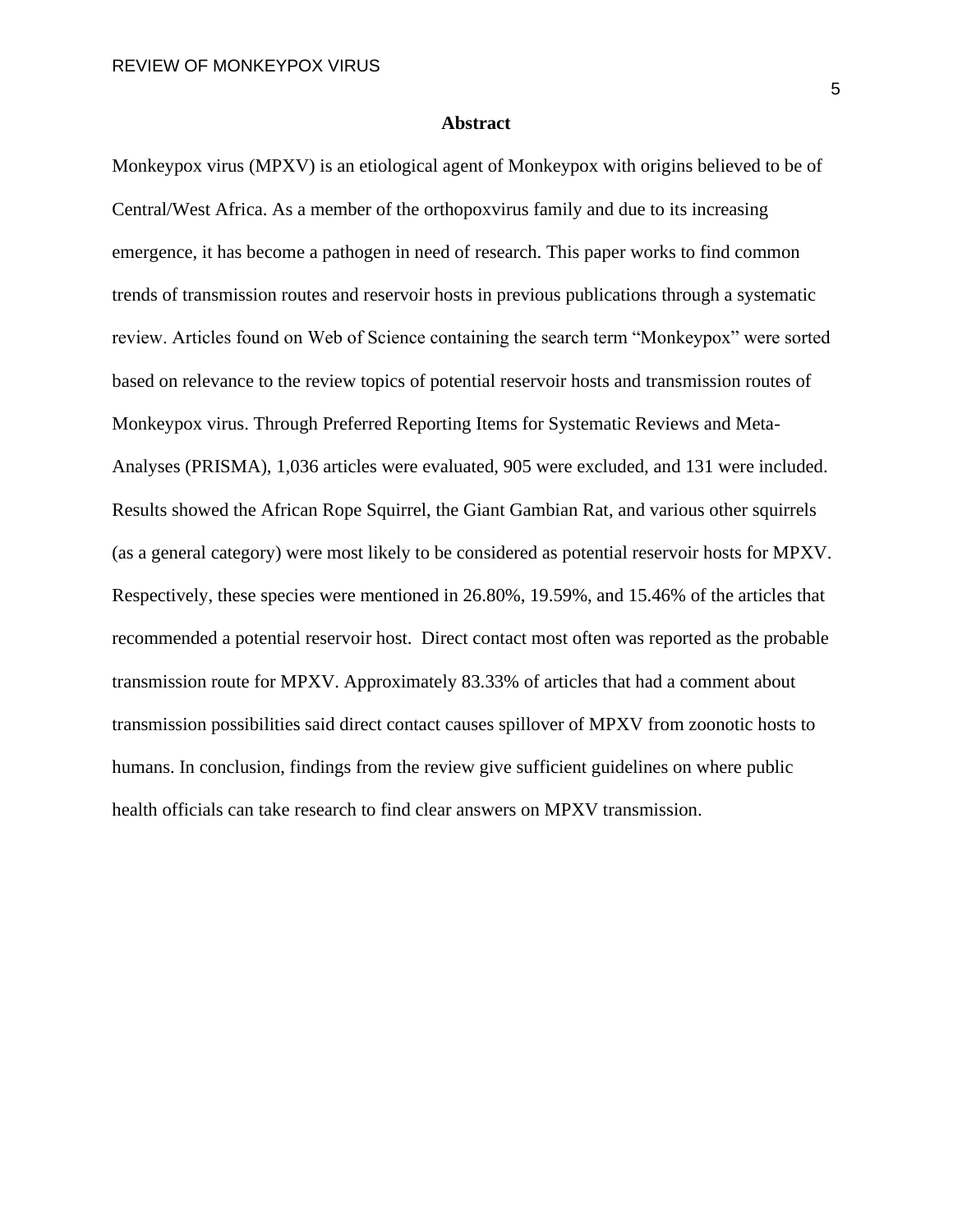## **Introduction**

Monkeypox virus (MPXV) was first discovered in cynomolgus monkeys in a laboratory setting in Copenhagen, Denmark in 1958 (Ladnyj et.al. 1972). This discovery was the world's first introduction to this additional human orthopox virus, other than smallpox, causing public health researchers to question where and when MPXV might appear next. In 1970, the first human case was reported in the Basankusu territory of the Democratic Republic of the Congo in a nine-month-old child who presented with symptoms like smallpox, but later was identified as MPXV (Ladnyj et.al. 1972). This case would serve as an initial warning sign to public health officials that the virus had potential to increase in infection rate among humans.

Until 2003, MPXV cases were sporadically documented in Central and West Africa regions (Essbauer et.al. 2009). However, outbreaks began to occur in Sudan, the Democratic Republic of the Congo (DRC), and eventually, imported cases were documented in the United States in the early 2000s (Essbauer et.al. 2009). As MPXV cases reached a global scale, it became clear that humans were a highly susceptible host to MPXV infection. Further, reported outbreaks in countries such as Sudan, Cameroon, the DRC, and Nigeria started to become more frequent (Levine et.al. 2007; Sadeuh–Mba 2019) (Figure 1). During this time, researchers also identified two different MPXV strains; a Western strain and a Central strain, with the Western strain causing more severe illness in humans (Levine et.al. 2007). This was the first indication that MPXV had mutated and was evolving to become more infectious and thus alerted public health officials to the seriousness of this emerging zoonotic pathogen and the need for increased surveillance.

Research suggests MPXV is naturally maintained in rodent populations and to a lesser extent non-human primates (NHP), however, the true reservoir host for the virus is currently

6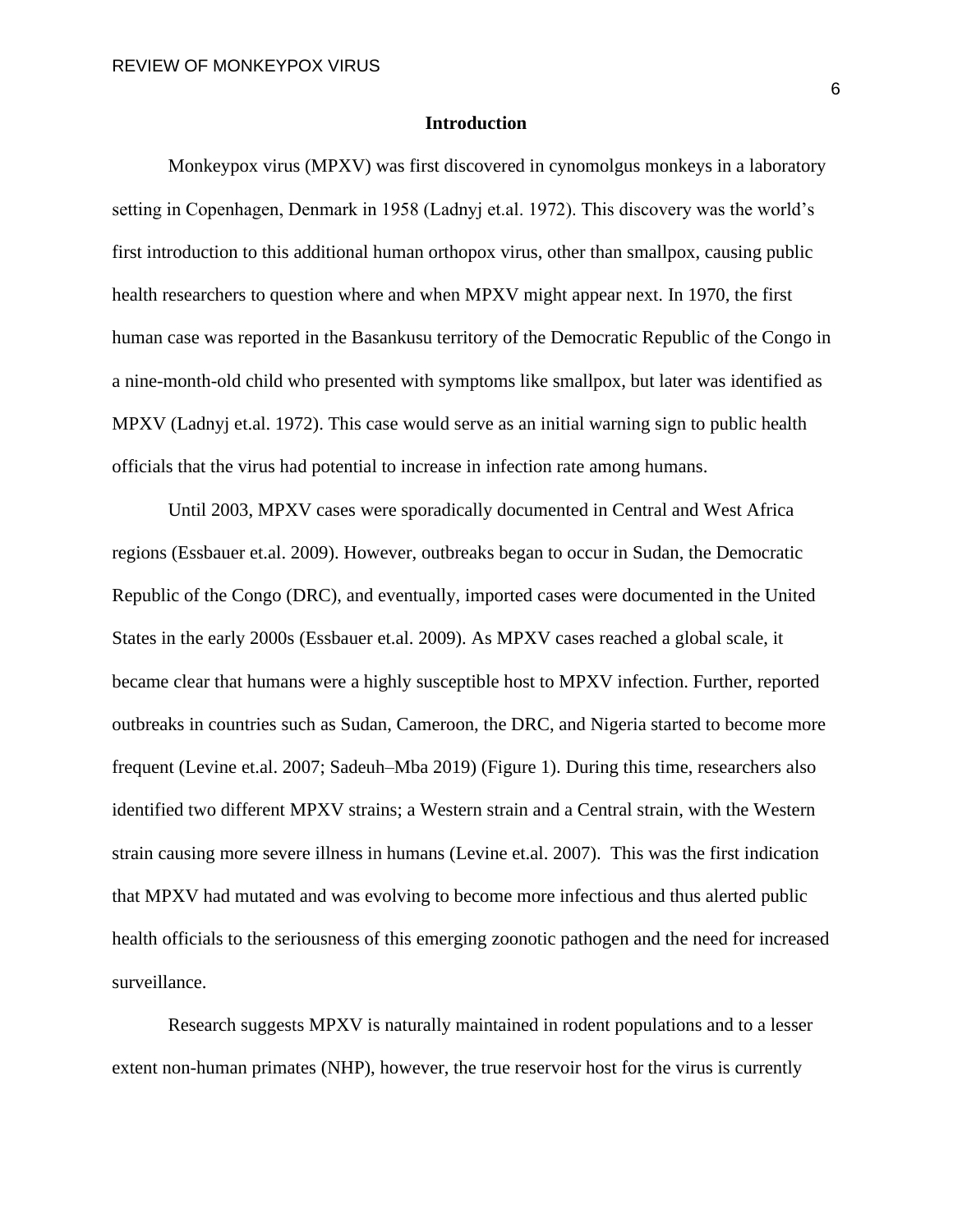unknown (Essbauer et.al. 2010). In addition, research on MPXV transmission pathways is ongoing. Therefore, a more comprehensive understanding of the potential/suspected host(s) and transmission pathways for MPXV is needed so that public health officials can develop and implement intervention strategies to reduce risk of human infection.





The purpose of this study is to systematically review and summarize what is currently known about MPXV animal hosts and primary transmission pathways. Published empirical data were used to identify reservoir host species and the mechanisms by which the virus has been transmitted amongst them. By sorting through over a thousand published articles on monkeypox virus and combining information into viewable data sets, this paper works to find areas worth conducting further research to better understand how humans can best protect themselves from contracting monkeypox virus by avoiding specific species known to host monkeypox virus as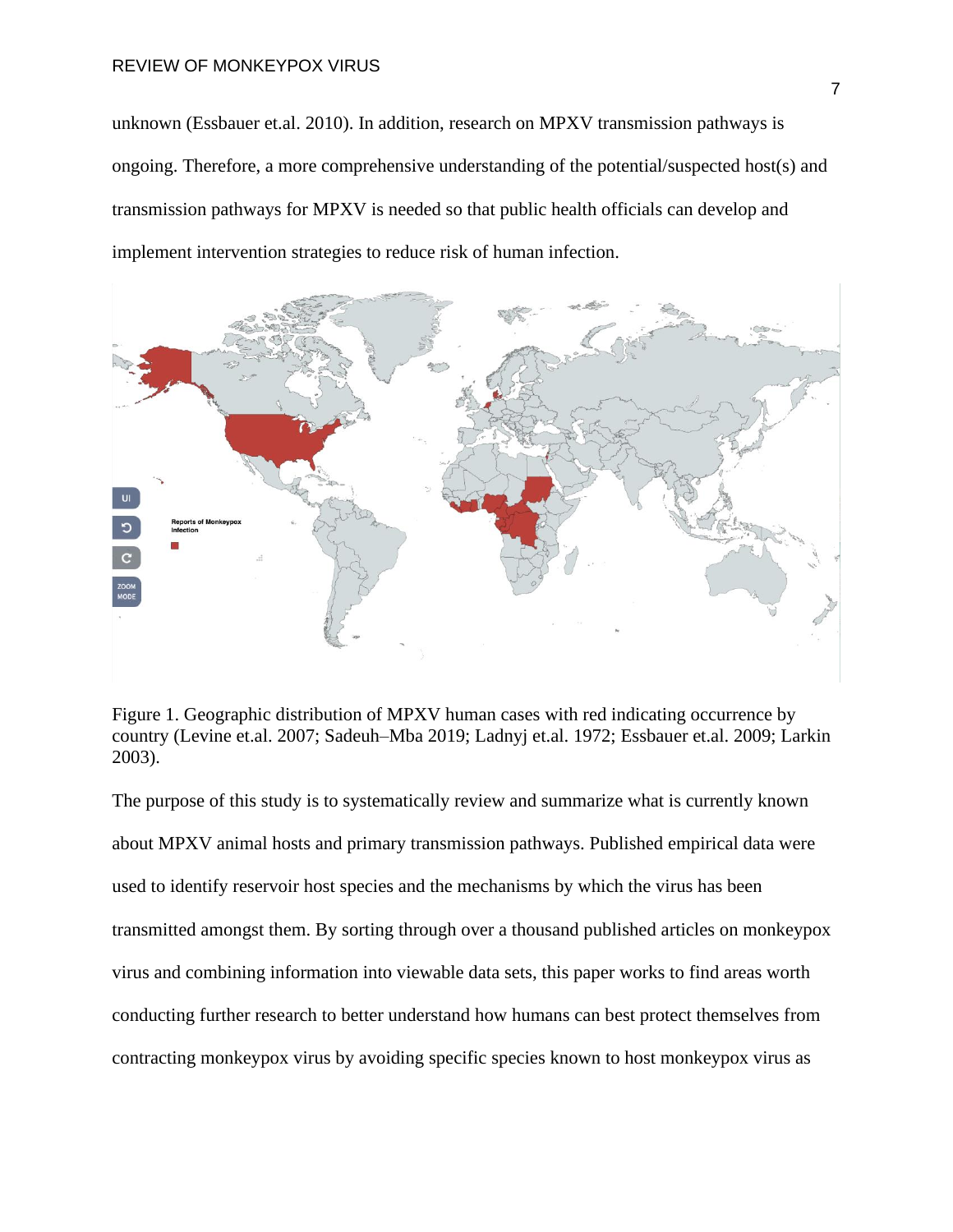well as avoiding activities that enable virus transmission. PRISMA, the systematic review procedure, was used to guide the methods applied.

# **Methods**

# *Protocol*

PRISMA criteria were used to conduct data collection, analysis, and interpretation of source information. PRISMA criteria were also used for this project to complete a truly systematic review of existing literature pertaining to possible monkeypox virus hosts and transmission routes [\(http://www.prisma-statement.org\)](http://www.prisma-statement.org/).

# *Search Strategy and Eligibility Criteria*

A search was conducted using the keyword "monkeypox " via Web of Science database. Using this keyword enabled a thorough selection of articles. Publications were not restricted by year. Therefore, all published documents containing the word/topic "monkeypox" were returned. After completing the initial search, 1,036 articles were returned and exported to Microsoft Excel via Web of Science citation exporter. The articles were only retrieved via Web of Science, therefore, no duplicates needed to be removed.To ensure consistent return of results, this search was repeated three times. The same number of articles were returned each time, and after, it was certain that this search could be repeated in experimentation. Microsoft Excel was then utilized to organize article titles, DOI's, authors, year of publication and other pertinent information regarding the citations.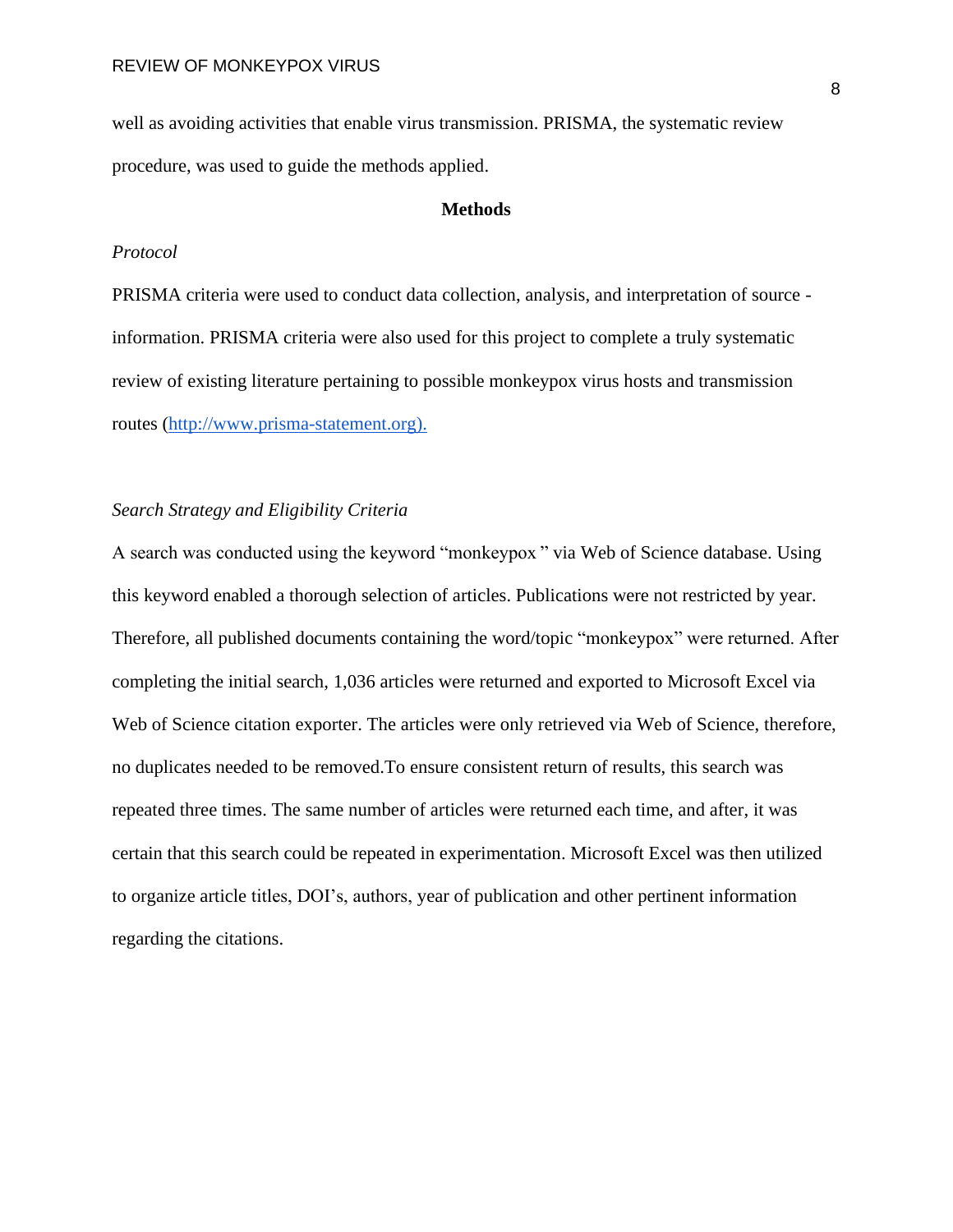# *Study Selection*

The first refinery step in narrowing down articles was done by reading through each title of the 1,036 articles retrieved and determining relevance to monkeypox virus transmission and/or possible host data. Excluded articles commonly had topics covering possible vaccinations, treatments, and clinical data of monkeypox virus occurrences. Other excluded articles discussed viruses related to monkeypox virus, however they did not fit inclusion criteria. Articles that passed the title screening criteria either discussed MPXV transmission pathways, possible hosts, or case studies. After title evaluation, 295 articles were identified and used in the PRISMA screening criteria, and 741 articles were excluded. Next, article eligibility was assessed via full review of abstracts, and article text. This resulted in 131 suitable articles and 164 that were considered unsuitable and therefore excluded based on inclusion/exclusion criteria. All suitable articles were then read to further assess and confirm inclusion.

# *Data Collection Process and Data Items*

An independent format was utilized to collect data on the remaining 131 articles. A google sheet was made with a copy of the article's title, authors, DOI, and year of publication. Columns were added for data collection. These were titled as possible animal reservoirs, possible intermediate host, transmission route, region, and time. The respective categories stated were for collection of any mentions of each subject in each respective paper. Each individual article was read to identify pertinent information or discussion of monkeypox virus. Articles that referred to or provided information pertinent to animal hosts of monkeypox virus, transmission to humans, date of transmission/occurrence, or geographic location of occurrence were organized, and this information was recorded in google sheets.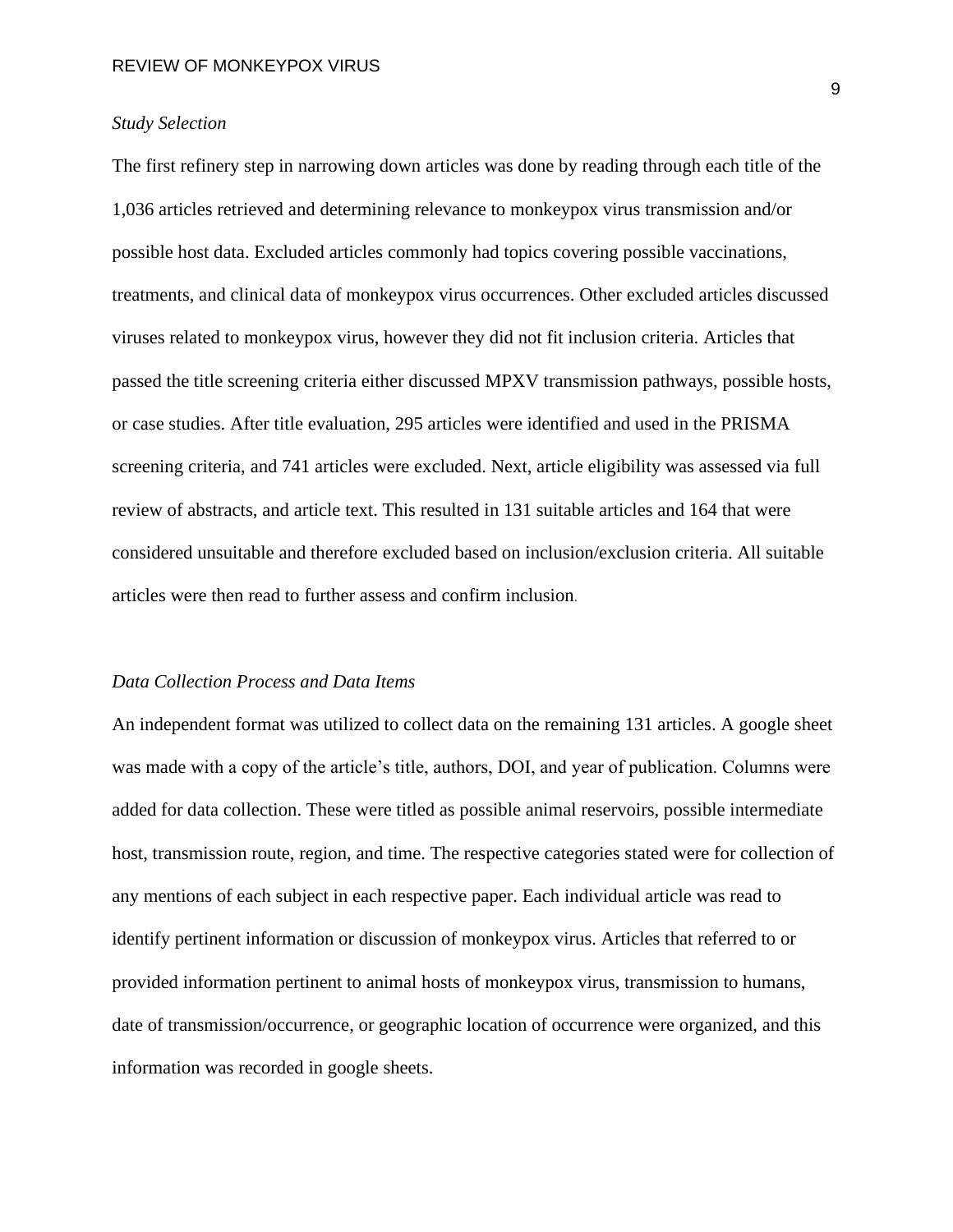# *Risk of bias in individual studies*

When providing background information on MPXV reservoir hosts and transmission routes, it was found that many articles cited the same studies to support their research. These commonly cited articles were not considered more heavily than other articles, which ideally reduced any skewing of results.

# *Synthesis of Results*

Data collected was transformed into viewable platforms via figures and table. These figures and tables make suggestions on potential reservoir hosts and transmission routes of MPXV by measuring number of mentions in the articles collected. First, a table was made compiling a list of sources for each suggested species named as potential reservoir hosts for monkeypox virus. A list of sources stating potential transmission routes was also compiled (i.e., bibliography). Graphs were then created based on the table. Conclusions presented herein were based on the number of times articles claimed an answer to the question of which species is likely to be a monkeypox virus reservoir host and which method is likely for transmission.

Summary measures, risk of bias across studies, and additional analyses are part of PRISMA criteria. However, these criteria were not applicable to this systematic review and therefore, were not included in this study.

## **Results**

#### Study Selection

After searching the Web of Science for articles containing the keyword "monkeypox," 1,036 articles were returned. Articles included ranged from case studies of monkeypox virus to reviews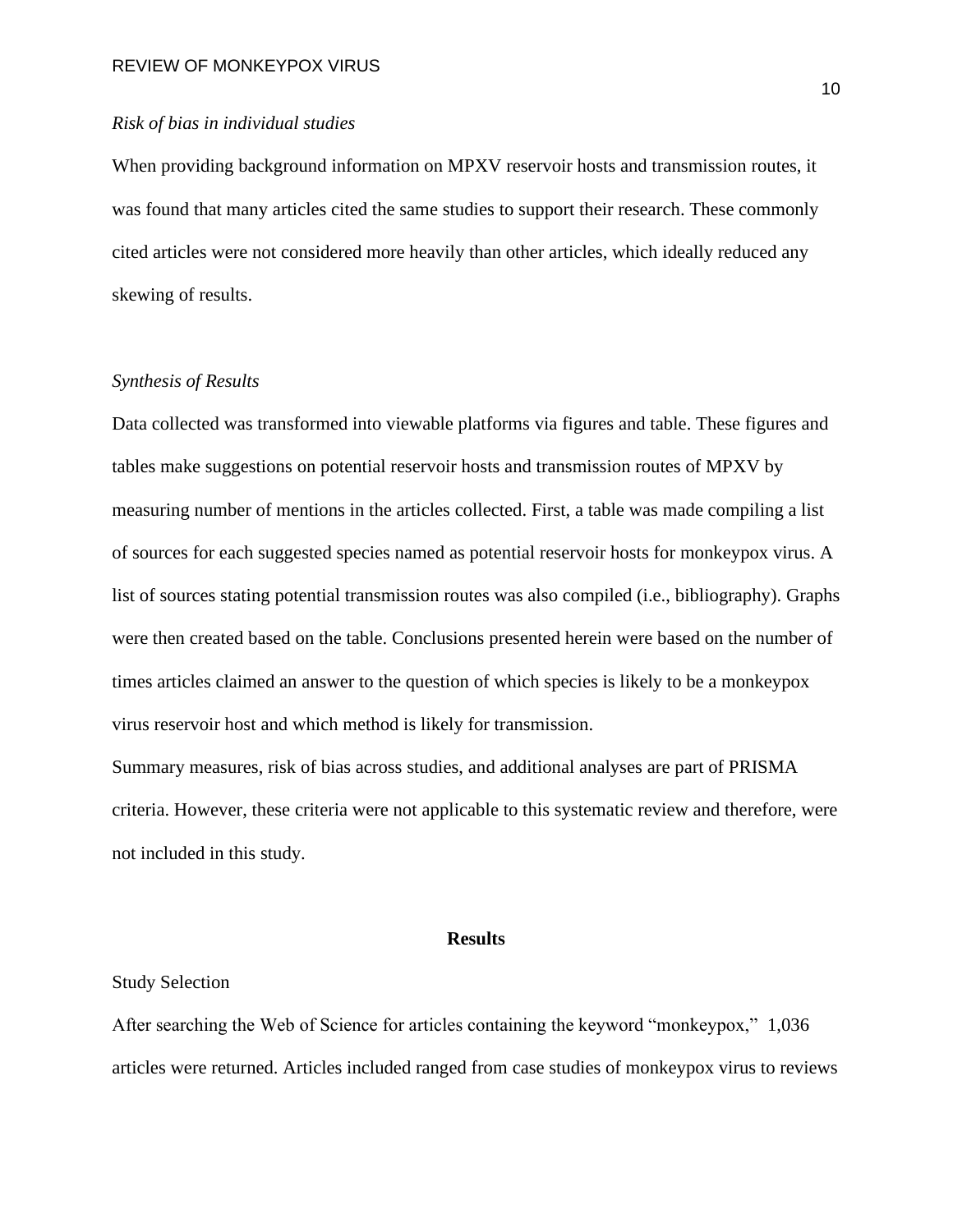of monkeypox virus. No matter how general or how specific the given article was in its writing of monkeypox virus, if it mentioned possible hosts or transmission routes, they stayed included in the search methods.



Figure 2. Pictorial display of literature assortment using the PRISMA criteria. Articles included in the review can be seen in the "included" box.

In the end, 131 articles made it through the eligibility process to be in the "included" category for this study. The figure above displays the organization of the study via a flow chart (Figure 2). From there, the 131 articles remaining were read again, and their mention of possible animal reservoirs, transmission routes, and regions of monkeypox virus occurrence were recorded via a Google sheet. These findings were then converted to a more condensed chart that lists the sources that claim certain animal hosts and transmission hosts of monkeypox virus.

# *Study Characteristics*

Table 1. Demonstrates the proportions of articles that said specific species were potential reservoir hosts for MPXV. It also demonstrates said regions where it has occurred. The proportions mentioned in literature gives a percentage of articles out of those that mentioned a potential reservoir host that said it was due to a given species in the table.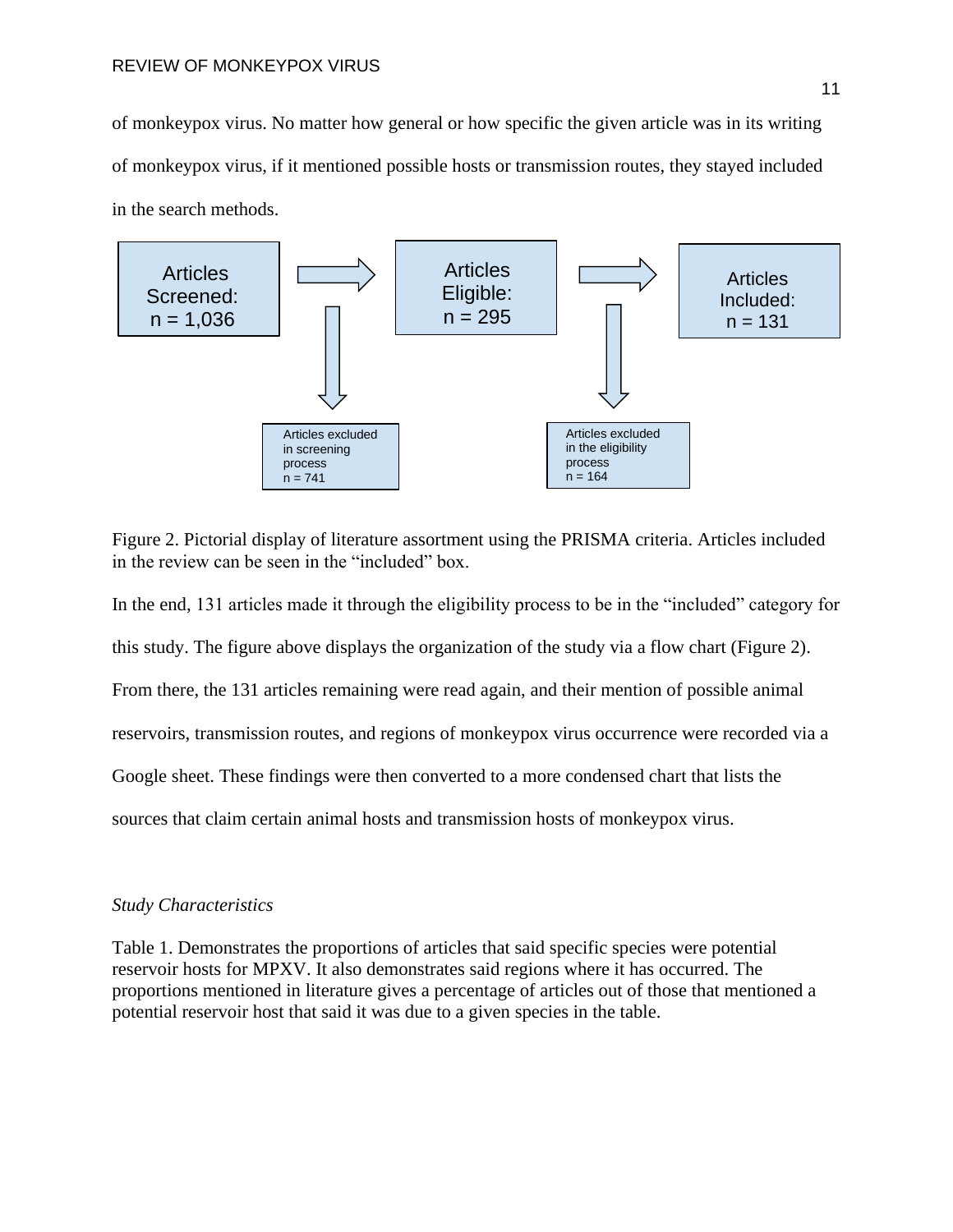| <b>Vertebrate</b>   | <b>Region</b> (if  | <b>Proportion Mentioned in Literature</b> |
|---------------------|--------------------|-------------------------------------------|
| <b>Reservoir</b>    | applicable)        |                                           |
| African Rope        | DRC, Basankusu     | $26/97 = 26.80\%$                         |
| Squirrels           | Territory          |                                           |
| (funisciurus sp.)   |                    |                                           |
| Squirrels           | West Africa, DRC,  | $19/97 = 19.59\%$                         |
|                     | Zaire              |                                           |
| Gambian Giant Rat   | Africa and Midwest | $15/97 = 15.46\%$                         |
|                     | US (Wisconsin)     |                                           |
| Gambian Sun         | <b>DRC</b>         | $7/97 = 7.22\%$                           |
| Squirrel            |                    |                                           |
| (heliosciurus spp.) |                    |                                           |
| Sooty Mangabey      |                    | $5/97 = 5.15%$                            |
| (cercocebusatys)    |                    |                                           |
| Dormice             | Africa             | $5/97 = 5.15\%$                           |
| Prairie Dog         | Indiana, Wisconsin | $3/97 = 3.09\%$                           |
|                     |                    |                                           |
| "Bushmeat"          |                    | $3/97 = 3.09\%$                           |
|                     |                    |                                           |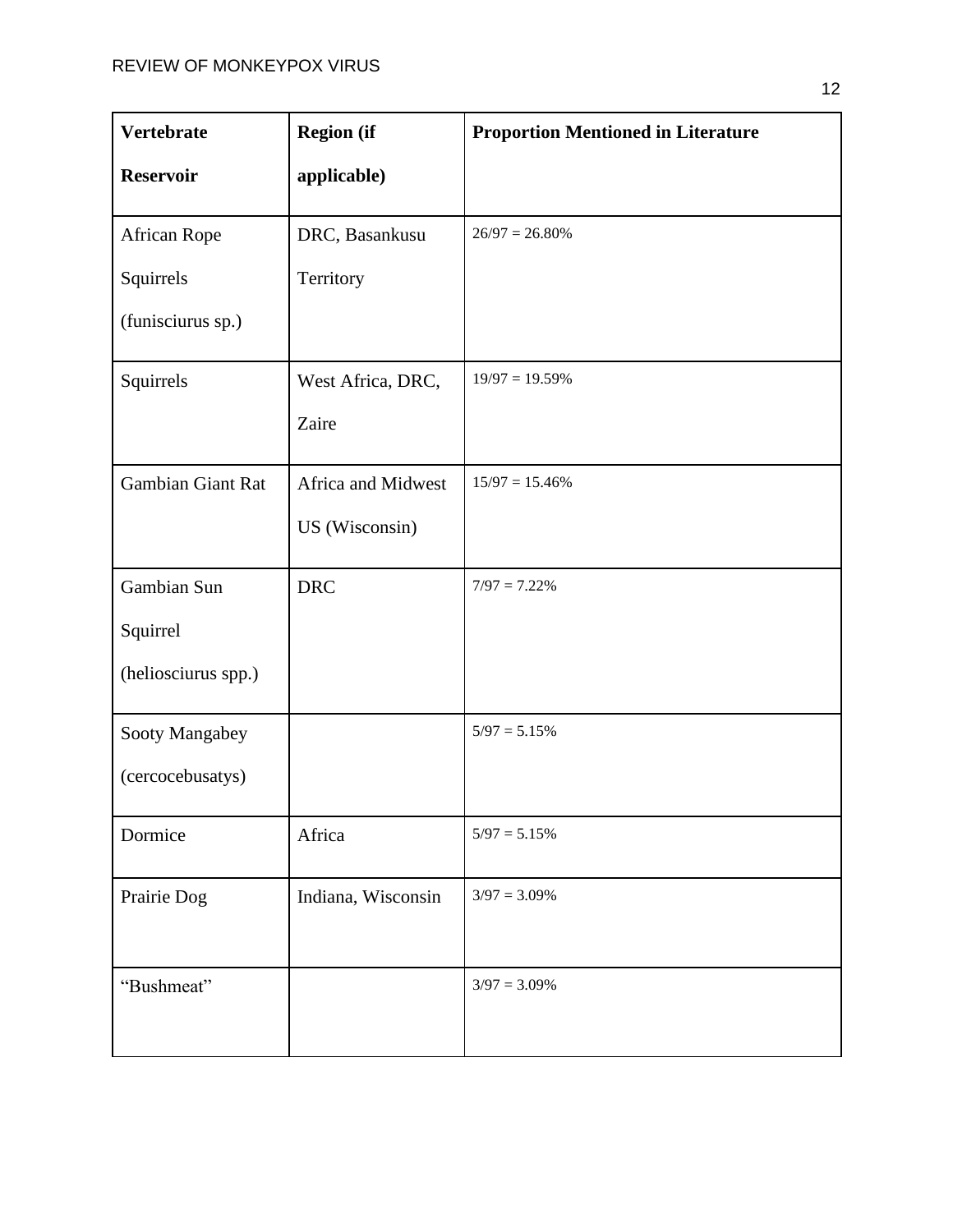| <b>Giant Anteater</b>  |        | $2/97 = 2.06\%$ |
|------------------------|--------|-----------------|
|                        |        |                 |
| <b>Giant Pouch Rat</b> |        | $2/97 = 2.06\%$ |
|                        |        |                 |
| Thomas's Rope          |        | $2/97 = 2.06\%$ |
| Squirrel (F.           |        |                 |
| anerythrus)            |        |                 |
| Hedge Hog              | Africa | $1/97 = 1.03\%$ |
| Jerboa                 | Africa | $1/97 = 1.03\%$ |
| Opossum                | Africa | $1/97 = 1.03\%$ |
| Woodchuck              | Africa | $1/97 = 1.03\%$ |
| Antelope               |        | $1/97 = 1.03\%$ |
| <b>African Civet</b>   |        | $1/97 = 1.03\%$ |
| Cricetomys             |        | $1/97 = 1.03\%$ |
| Graphiurus             |        | $1/97 = 1.03\%$ |

*Table 1* describes specific species mentioned in articles kept in the included article category that have potential to be reservoir hosts for monkeypox virus. Some are very specifically named species, while others are more general families or genuses of a given vertebrate found in African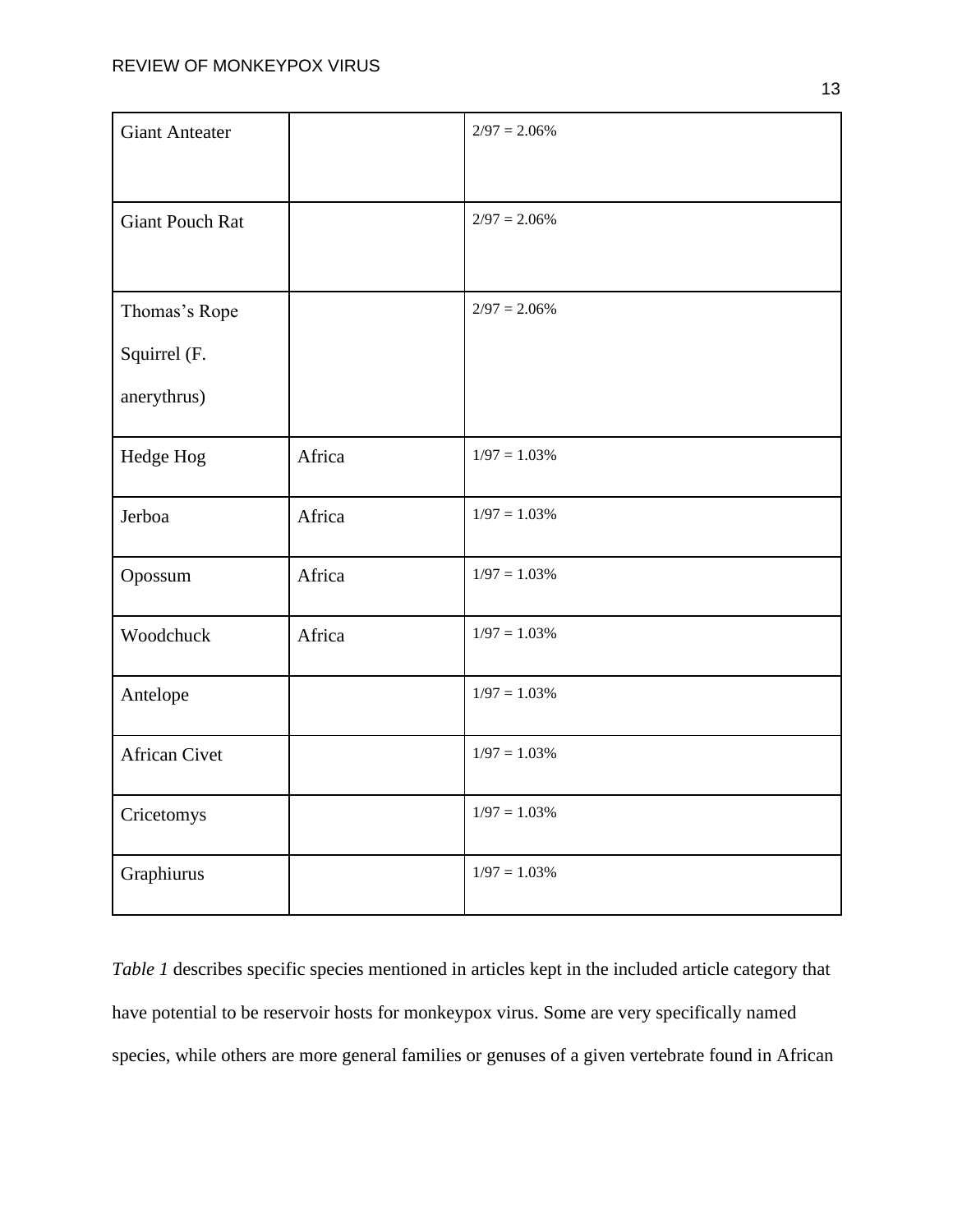#### REVIEW OF MONKEYPOX VIRUS

regions. While 131 articles were used total in this study, not all of them mentioned a specific possible reservoir host for MPXV.



Figure 4. Results of *Table 1* in graph form. The x-axis represents the five most commonly mentioned potential reservoir hosts for MPXV, and the y-axis shows how many article "mentions" a given species received in the study.

In Figure 4, results of *Table 1* are recorded via a bar graph for viewing of species with majority of mentions in the literature included in the review (Figure 4). Other articles made mention of only a possible transmission route for MPXV, without identifying a host species, so those were not included in *Table 1*. Species are reported in order of likelihood to be a potential reservoir host for MPXV based on how often they were seen mentioned in the collection of articles extracted through PRISMA criteria. Regions in the world where they were mentioned to be known to host MPXV is also noted in the table as well.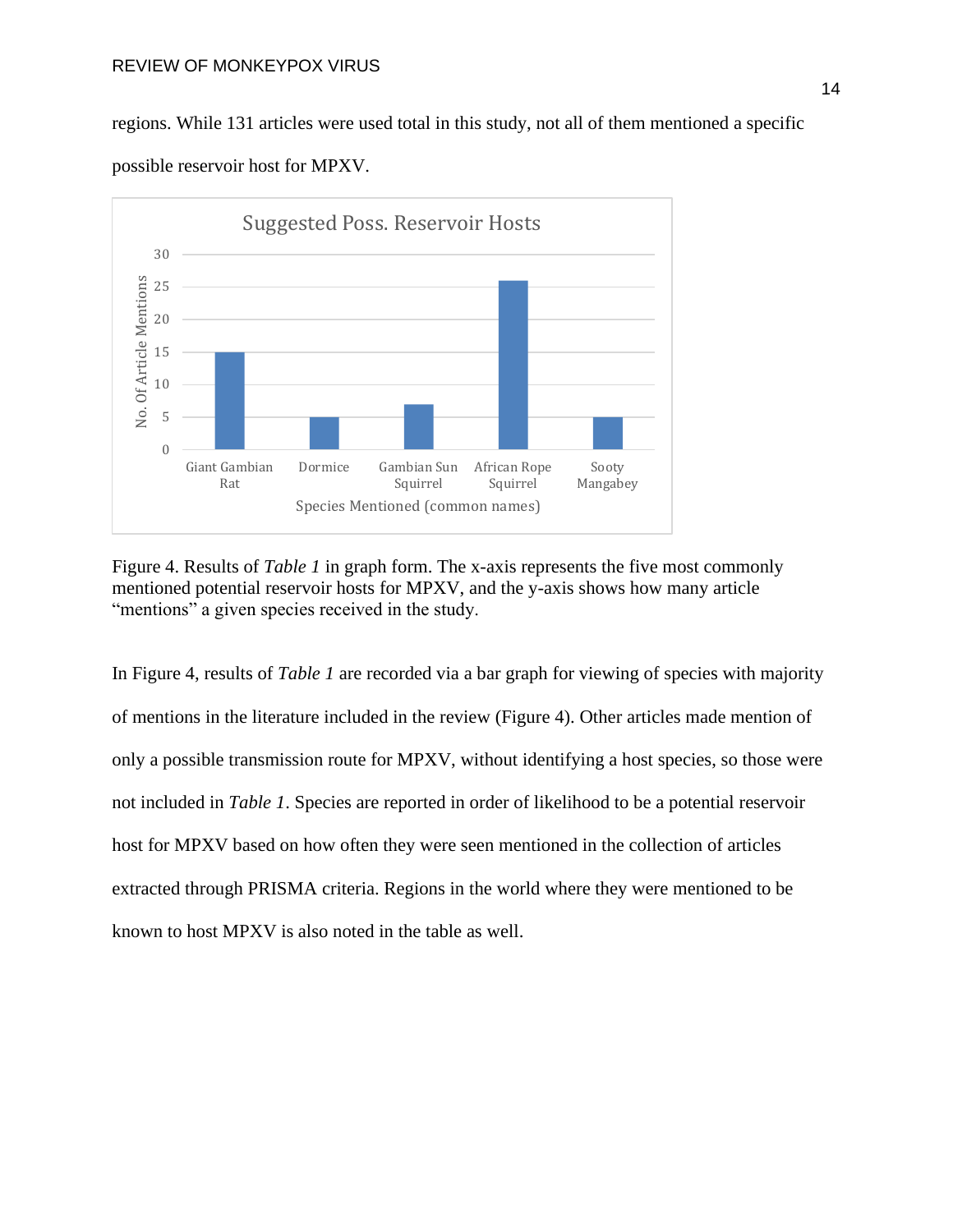Table 2. Proportion of articles that mentioned a potential transmission route for MPXV. Various transmission mechanisms are listed on the left, and the proportions of articles that recommended a specific transmission method are given in the right column.

| <b>Transmission Mechanism</b> | <b>Proportion Mentioned in Literature</b> |
|-------------------------------|-------------------------------------------|
| Direct                        | $110/132 = 83.33\%$                       |
| Aerosol                       | $11/132 = 8.33\%$                         |
| Fomite                        | $11/132 = 8.33\%$                         |

*Table 2* displays a summary of most mentioned transmission routes for MPXV. Direct transmission was most articles' suggestions for possible transmission routes for MPXV. Aerosol and fomite transmission were significantly mentioned as well for being possible ways MPXV can spillover from animals to humans.



Figure 3. Trends of publication by years. The x-axis shows the progression of time since MPXV began to be researched by decade, and the y-axis shows the quantity of articles that were published in a given decade.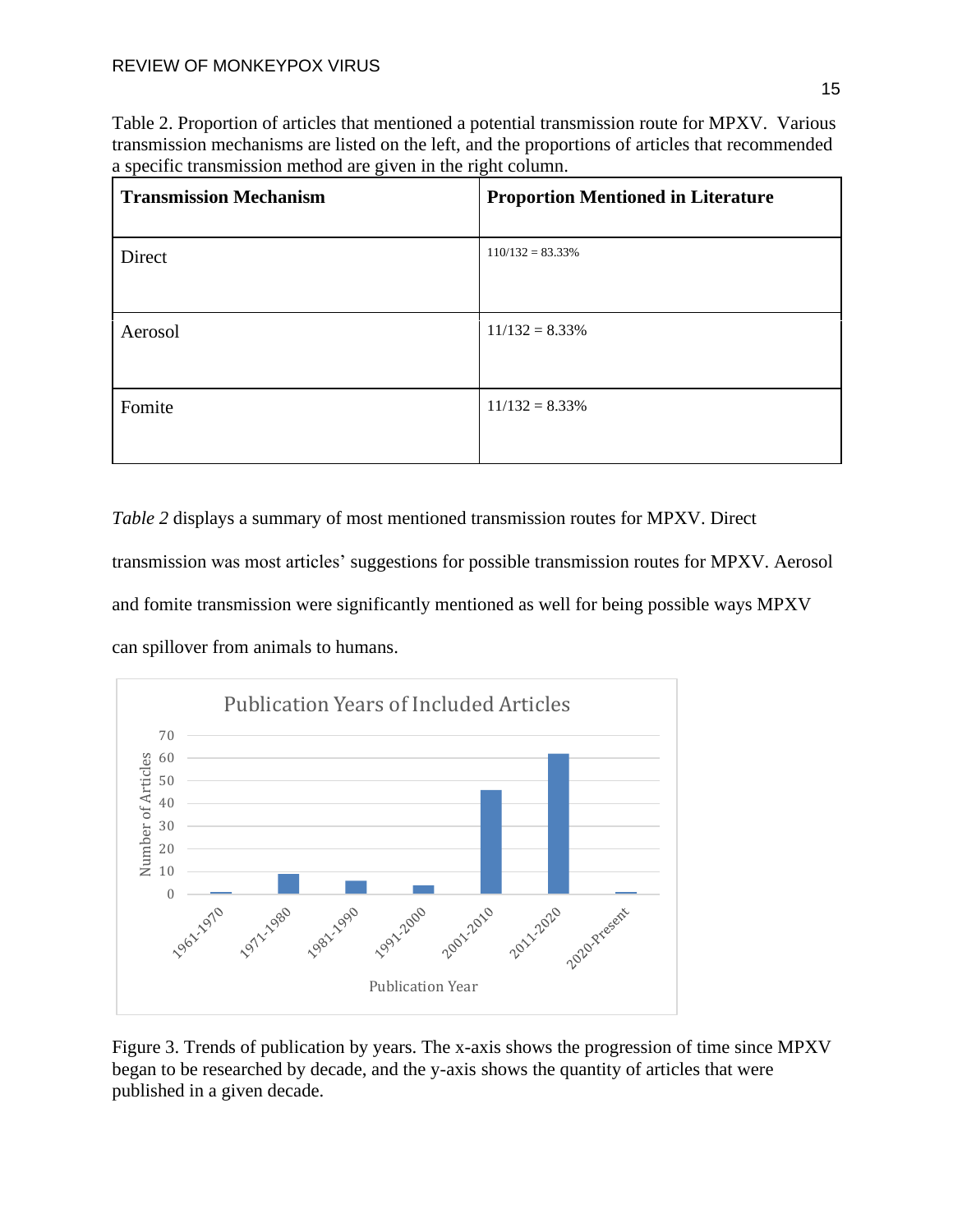The figure above displays the trend of articles that discuss MPXV potential reservoir hosts and transmission methods (Figure 3). Peak article publication concerning MPXV can be seen in the early 2000s, where more spread was also observed as well. This figure was completed to show general relevance of MPXV to the world based on how many articles were being published in certain time periods.

# **Discussion**

Overall, 131 articles were identified from Web of Science based on PRISMA search criteria. Although the true reservoir host(s) for MPXV is still currently unknown, evidence from this systematic review indicate that African rope squirrels, Gambian giant rats, and other species of squirrels are most likely the common carriers for this virus in the wild. In addition, direct transmission most often was claimed to be the dominate method of transmission for MPXV. Finally, it was found that research concerning MPXV transmission methods and potential reservoir hosts have quickly increased, indicating the rising popularity of MPXV research.

Across the board, it is recognized that MPXV was first recognized in NHP in Copenhagen, Denmark (Ladnyj et.al. 1972). As researchers progressed in their work, NHP were assumed as the species MPXV originated in due to the species being the first the virus was isolated in, however, taking the scope of viewing all literature ever published in Web of Science over the subject suggests otherwise (Essbauer et.al. 2010). Conclusions from this paper did support the idea that MPXV likely could originate from bushmeat. Bushmeat can be defined as food sources in the form of meat that have been hunted from wildlife sources (Monroe et.al. 2015). Support from the literature suggests this indeed is a likely opportunity for humans to be directly exposed to species (which include the suggested potential reservoir hosts) that naturally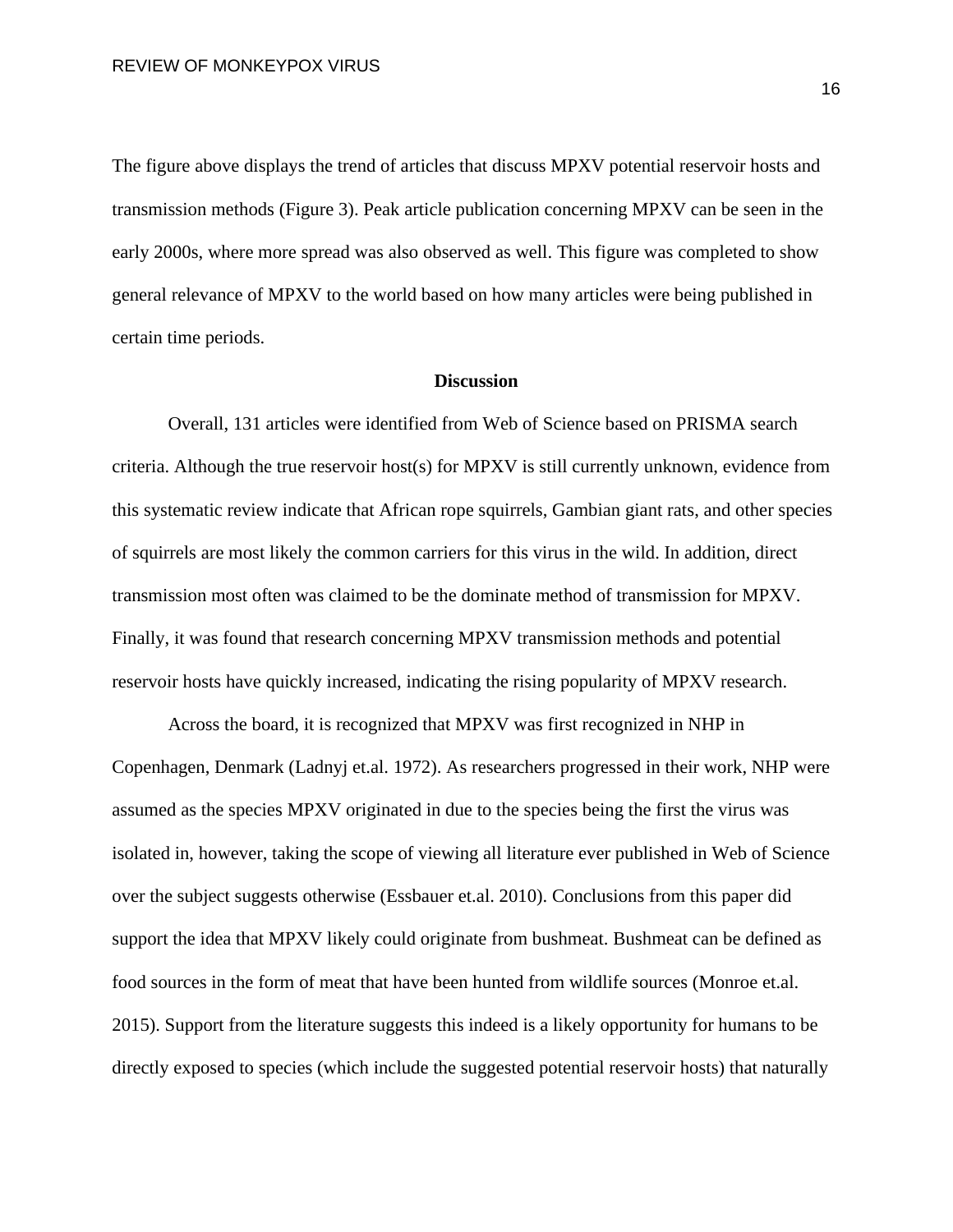host MPXV (Reynolds et.al. 2019). Very few articles disagree on the potential ways MPXV spills over from animals to humans, however the conclusions reached in this paper contradict those common ideas that MPXV likely originated in NHP.

Research is greatly needed to find isolated viral material of MPXV. These suggestions taken from reading through most relevant literature could act as suggestions for future research over MPXV. However, literature mentions quite a few different possible reservoir hosts for MPXV (around 18 different possible species were mentioned in total), so the strength of this conclusion is not strong enough to make the claim that these species with majority of mentions in the reviewed literature are likely to concretely be named the reservoir host of MPXV. This review is a true suggestion of what or what could not be the truth about the reservoir host and transmission route for MPXV. Nothing can be confirmed or denied here, so field research is greatly needed to increase clarity on these topics.

In conclusion, African rope squirrels, Gambian giant rats, and other species of squirrels are likely to be a possible reservoir host for MPXV through direct transmission. Accumulation of this information via a literature review gives helpful suggestions for future research over the virus and could direct future research resources in a helpful direction.

#### **Works Cited**

- Alakunle, E., Moens, U., Nchinda, G., & Okeke, M. I. (2020). Monkeypox virus in Nigeria: infection biology, epidemiology, and evolution. *Viruses*, *12*(11), 1257.
- Angelo, K. M., Petersen, B. W., Hamer, D. H., Schwartz, E., & Brunette, G. (2019). Monkeypox transmission among international travellers—serious monkey business?. *Journal of travel medicine*, *26*(5), taz002.
- Aplogan, A., & Szczeniowski, M. (1997). Human monkeypox--Kasai Oriental, Democratic Republic of... *MMWR: Morbidity & Mortality Weekly Report*, *46*(49), 1168-1171.

17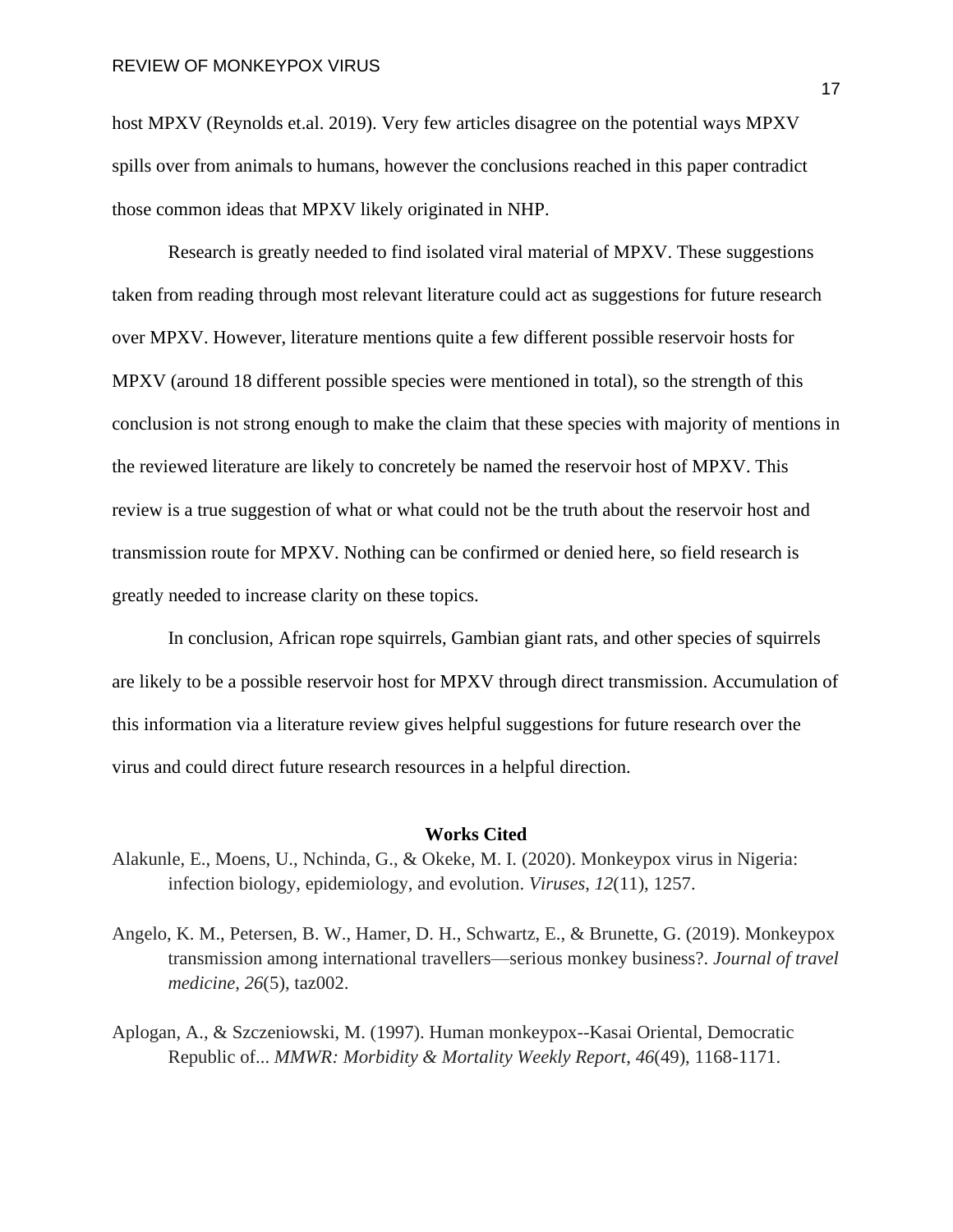- Arita, I., & Henderson, D. A. (1968). Smallpox and monkeypox in non-human primates. *Bulletin of the World Health Organization*, *39*(2), 277.
- Arita, I., Gispen, R., Kalter, S. S., Wah, L. T., Marennikova, S. S., Netter, R., & Tagaya, I. (1972). Outbreaks of monkeypox and serological surveys in nonhuman primates. *Bulletin of the World Health Organization*, *46*(5), 625.
- Beer, E. M., & Rao, V. B. (2019). A systematic review of the epidemiology of human monkeypox outbreaks and implications for outbreak strategy. *PLoS neglected tropical diseases*, *13*(10), e0007791.
- Bernard, S. M., & Anderson, S. A. (2006). Qualitative assessment of risk for monkeypox associated with domestic trade in certain animal species, United States. *Emerging Infectious Diseases*, *12*(12), 1827.
- Besombes, C., Gonofio, E., Konamna, X., Selekon, B., Gessain, A., Berthet, N., ... & Nakouné, E. (2019). Intrafamily transmission of monkeypox virus, Central African Republic, 2018. *Emerging infectious diseases*, *25*(8), 1602.
- Breman, J. G., Kalisa-Ruti, M. V., Zanotto, E., Gromyko, A. I., & Arita, I. (1980). Human monkeypox, 1970-79. *Bulletin of the World Health Organization*, *58*(2), 165.
- Breman, J. G. (2000). Monkeypox: an emerging infection for humans?. *Emerging infections 4*, 45-67.
- Brown JN, Estep RD, Lopez-Ferrer D, Brewer HM, Clauss TR, Manes NP, O'Connor M, Li H, Adkins JN, Wong SW, Smith RD. Characterization of macaque pulmonary fluid proteome during monkeypox infection: dynamics of host response. Mol Cell Proteomics. 2010 Dec;9(12):2760-71. doi: 10.1074/mcp.M110.001875. Epub 2010 Aug 24. PMID: 20736407; PMCID: PMC3101861.
- Centers for Disease Control and Prevention (CDC. (2003). Multistate outbreak of monkeypox-- Illinois, Indiana, and Wisconsin, 2003. *MMWR. Morbidity and mortality weekly report*, *52*(23), 537-540.
- Chauhan, R. P., Dessie, Z. G., Noreddin, A., & El Zowalaty, M. E. (2020). Systematic review of important viral diseases in Africa in light of the 'one health'concept. *Pathogens*, *9*(4), 301.
- Cho, C. T., & Wenner, H. A. (1973). Monkeypox virus. *Bacteriological reviews*, *37*(1), 1-18.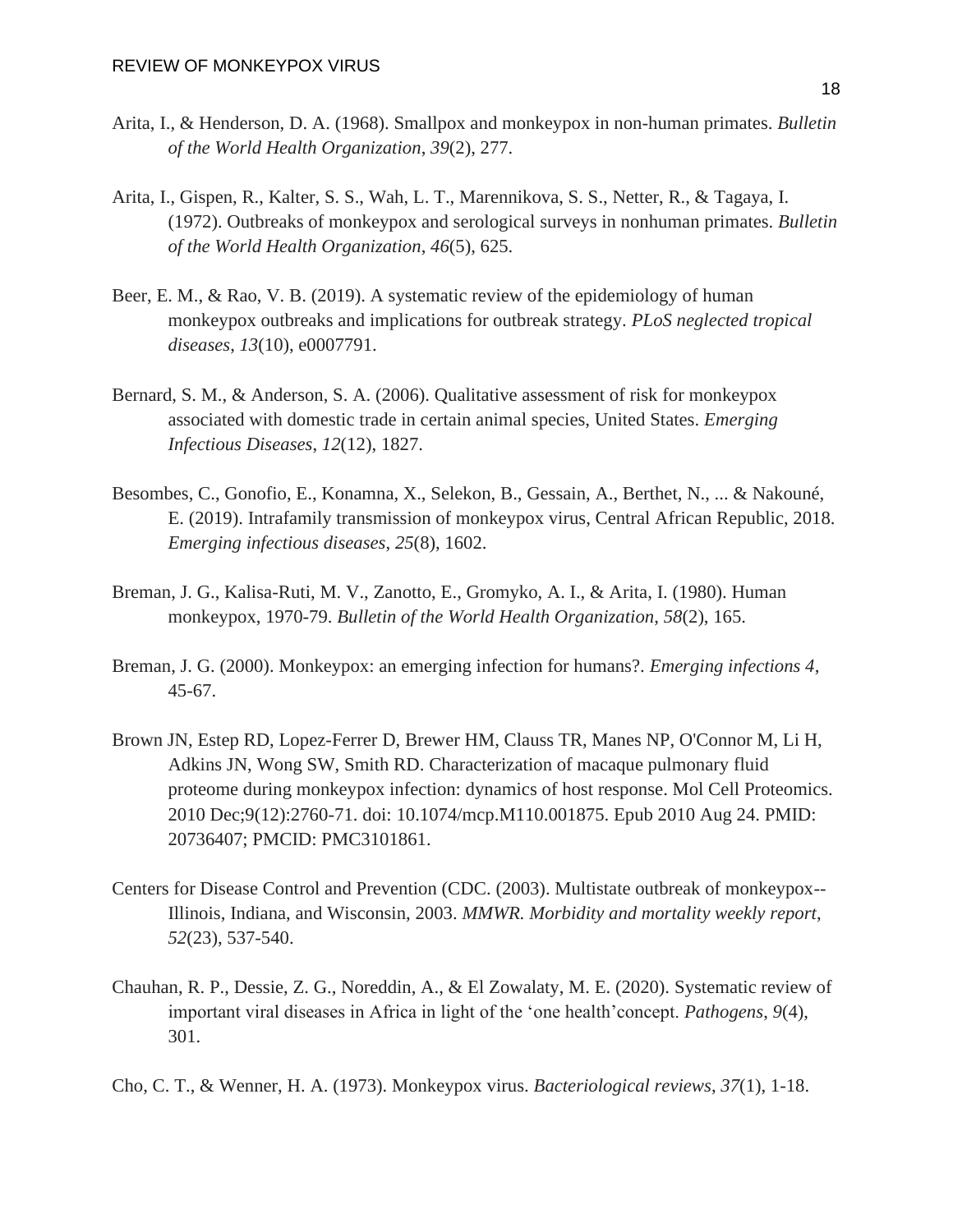- Cohen-Gihon I, Israeli O, Shifman O, Erez N, Melamed S, Paran N, Beth-Din A, Zvi A. Identification and Whole-Genome Sequencing of a Monkeypox Virus Strain Isolated in Israel. Microbiol Resour Announc. 2020 Mar 5;9(10):e01524-19. doi: 10.1128/MRA.01524-19. PMID: 32139560; PMCID: PMC7171222.
- Croft, D. R., Sotir, M. J., Williams, C. J., Kazmierczak, J. J., Wegner, M. V., Rausch, D., Graham, M. B., Foldy, S. L., Wolters, M., Damon, I. K., Karem, K. L., & Davis, J. P. (2007). Occupational risks during a monkeypox outbreak, Wisconsin, 2003. *Emerging infectious diseases*, *13*(8), 1150–1157. <https://doi.org/10.3201/eid1308.061365>
- Di Giulio, D. B., & Eckburg, P. B. (2004). Human monkeypox: an emerging zoonosis. *The Lancet infectious diseases*, *4*(1), 15-25.
- Doshi, R. H., Alfonso, V. H., Morier, D., Hoff, N. A., Sinai, C., Mulembakani, P., ... & Rimoin, A. W. (2020). Monkeypox rash severity and animal exposures in the Democratic Republic of the Congo. *EcoHealth*, *17*(1), 64-73.
- Doshi, R. H., Guagliardo, S. A. J., Doty, J. B., Babeaux, A. D., Matheny, A., Burgado, J., ... & Petersen, B. W. (2019). Epidemiologic and ecologic investigations of monkeypox, Likouala Department, Republic of the Congo, 2017. *Emerging Infectious Diseases*, *25*(2), 273.
- Doty, J. B., Malekani, J. M., Kalemba, L. S. N., Stanley, W. T., Monroe, B. P., Nakazawa, Y. U., ... & Carroll, D. S. (2017). Assessing monkeypox virus prevalence in small mammals at the human–animal interface in the Democratic Republic of the Congo. *Viruses*, *9*(10), 283.
- Durski, K. N., McCollum, A. M., Nakazawa, Y., Petersen, B. W., Reynolds, M. G., Briand, S., Djingarey, M. H., Olson, V., Damon, I. K., & Khalakdina, A. (2018). Emergence of Monkeypox - West and Central Africa, 1970-2017. *MMWR. Morbidity and mortality weekly report*, *67*(10), 306–310.<https://doi.org/10.15585/mmwr.mm6710a5>
- Earl, P. L., Americo, J. L., Cotter, C. A., & Moss, B. (2015). Comparative live bioluminescence imaging of monkeypox virus dissemination in a wild-derived inbred mouse (Mus musculus castaneus) and outbred African dormouse (Graphiurus kelleni). *Virology*, *475*, 150-158.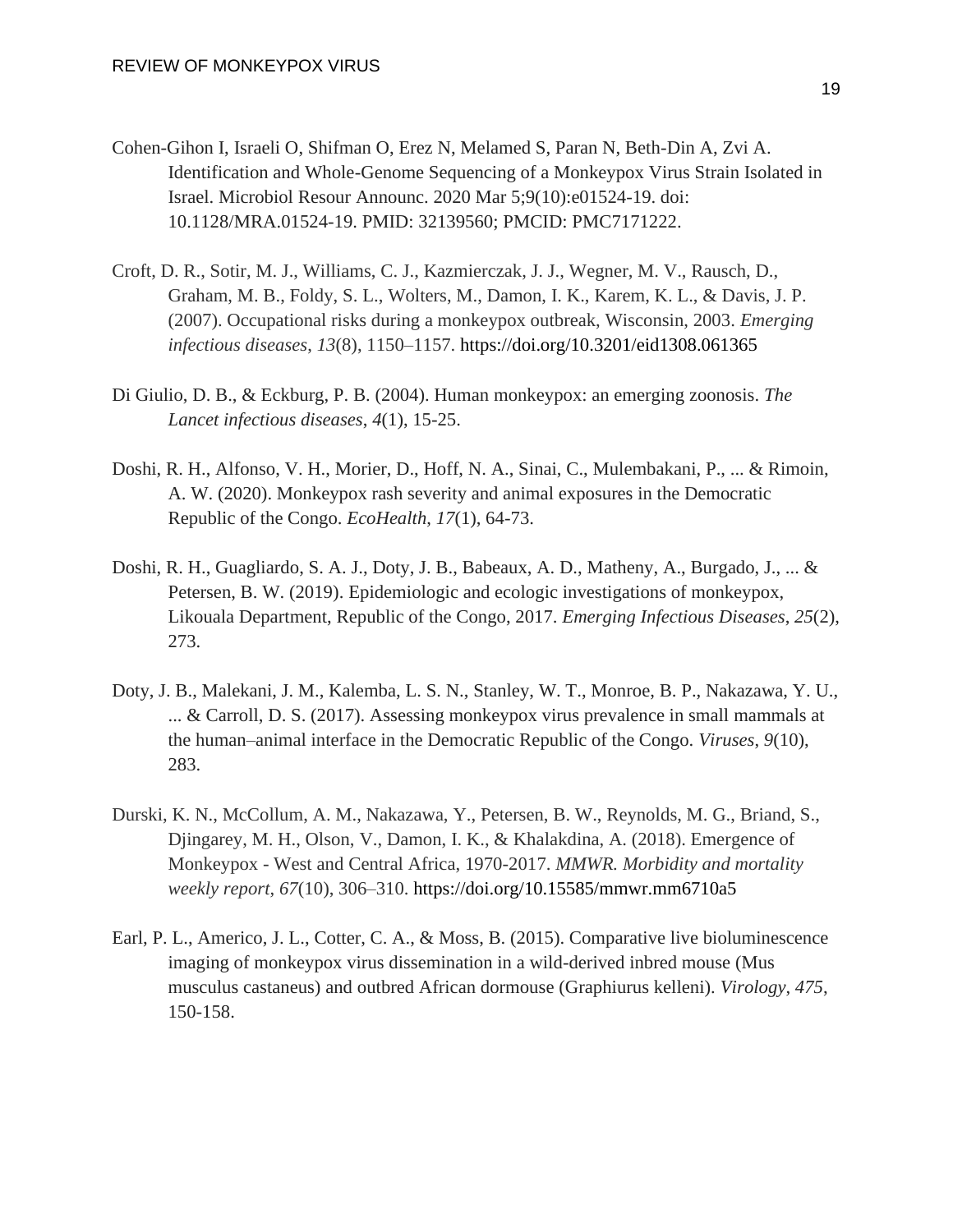- Edmiston, C. E., Graham, M. B., Wilson, P. J., & Grahn, B. (2003). The monkeypox virus outbreak: Reflections from the frontlines. *American journal of infection control*, *31*(6), 382-384.
- Eltvedt, A. K., Christiansen, M., & Poulsen, A. (2020). A Case Report of Monkeypox in a 4- Year-Old Boy from the DR Congo: Challenges of Diagnosis and Management. *Case Reports in Pediatrics*, *2020*.
- Emerson, G. L., Li, Y., Frace, M. A., Olsen-Rasmussen, M. A., Khristova, M. L., Govil, D., ... & Carroll, D. S. (2009). The phylogenetics and ecology of the orthopoxviruses endemic to North America. *PloS one*, *4*(10), e7666.
- Enserink, M. (2003). US monkeypox outbreak traced to Wisconsin pet dealer.
- Erez, N., Achdout, H., Milrot, E., Schwartz, Y., Wiener-Well, Y., Paran, N., ... & Schwartz, E. (2019). Diagnosis of imported monkeypox, Israel, 2018. *Emerging infectious diseases*, *25*(5), 980.
- Essbauer, S., Pfeffer, M., & Meyer, H. (2010). Zoonotic poxviruses. *Veterinary microbiology*, *140*(3-4), 229-236.
- Gong, Z., & Gong, X. (2020). Responding to an outbreak of monkeypox using the one health approach——Nigeria, 2017–2018. 疾病监测, *35*(2), 184-184.
- Falendysz, E. A., Londoño-Navas, A. M., Meteyer, C. U., Pussini, N., Lopera, J. G., Osorio, J. E., & Rocke, T. E. (2014). Evaluation of monkeypox virus infection of black-tailed prairie dogs (Cynomys ludovicianus) using in vivo bioluminescent imaging. *Journal of wildlife diseases*, *50*(3), 524-536.
- Falendysz, E. A., Lopera, J. G., Doty, J. B., Nakazawa, Y., Crill, C., Lorenzsonn, F., ... & Rocke, T. E. (2017). Characterization of Monkeypox virus infection in African rope squirrels (Funisciurus sp.). *PLoS neglected tropical diseases*, *11*(8), e0005809.
- Falendysz, E. A., Lopera, J. G., Lorenzsonn, F., Salzer, J. S., Hutson, C. L., Doty, J., ... & Rocke, T. E. (2015). Further assessment of monkeypox virus infection in Gambian pouched rats (Cricetomys gambianus) using in vivo bioluminescent imaging. *PLoS Neglected Tropical Diseases*, *9*(10), e0004130.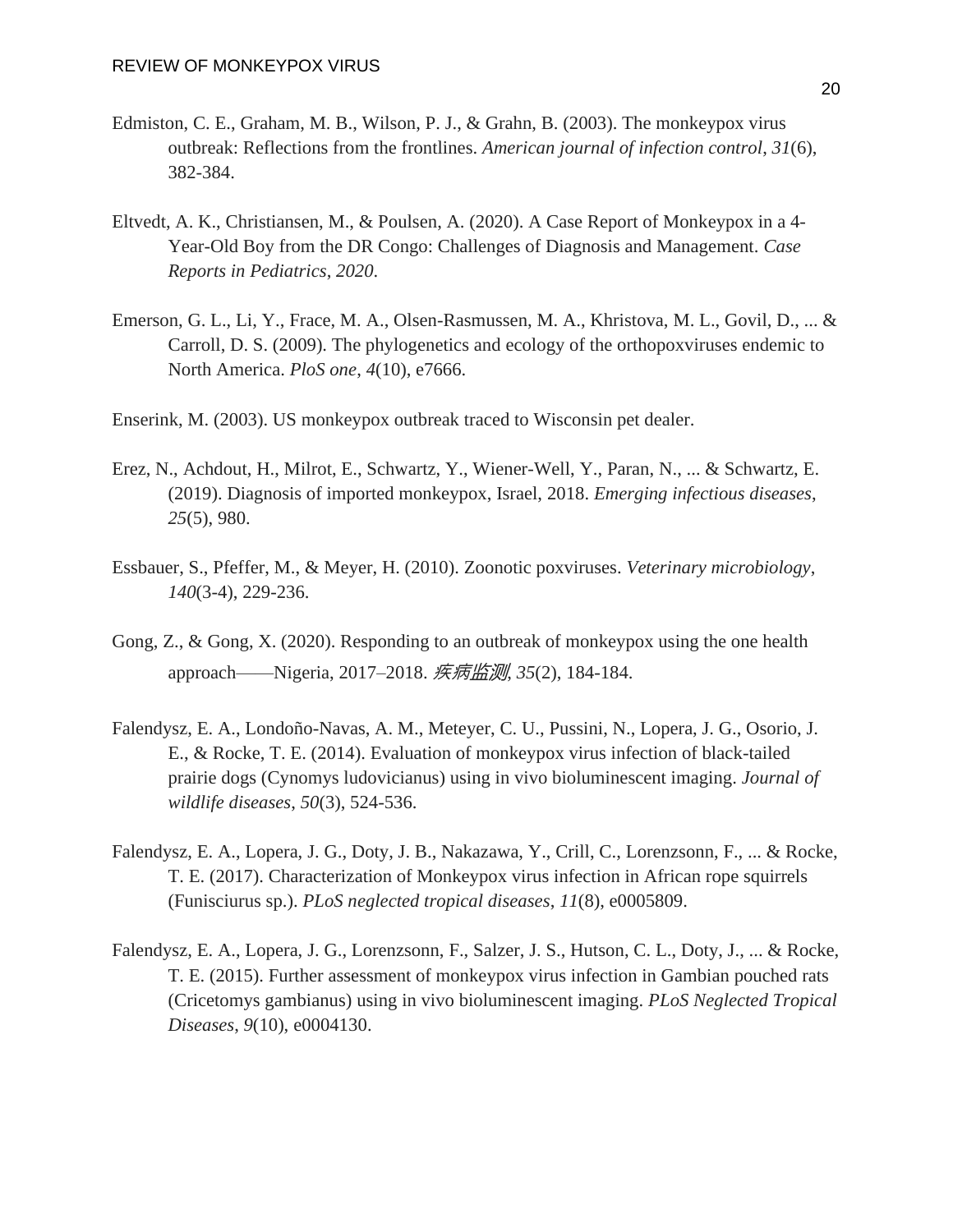- Fleischauer, A. T., Kile, J. C., Davidson, M., Fischer, M., Karem, K. L., Teclaw, R., ... & Kuehnert, M. J. (2005). Evaluation of human-to-human transmission of monkeypox from infected patients to health care workers. *Clinical infectious diseases*, *40*(5), 689-694.
- Foster, S. O., Brink, E. W., Hutchins, D. L., Pifer, J. M., Lourie, B., Moser, C. R., ... & Foege, W. H. (1972). Human monkeypox. *Bulletin of the World Health Organization*, *46*(5), 569.
- Fuller, T., Thomassen, H. A., Mulembakani, P. M., Johnston, S. C., Lloyd-Smith, J. O., Kisalu, N. K., ... & Rimoin, A. W. (2011). Using remote sensing to map the risk of human monkeypox virus in the Congo Basin. *EcoHealth*, *8*(1), 14-25.
- Gispen, R. (1975). Relevance of some poxvirus infections in monkeys to smallpox eradication. *Transactions of the Royal Society of Tropical Medicine and Hygiene*, *69*(3), 299-302.
- Gispen, R., Brand-Saathof, B., & Hekker, A. C. (1976). Monkeypox-specific antibodies in human and simian sera from the Ivory Coast and Nigeria. *Bulletin of the World Health Organization*, *53*(4), 355.
- Goldrick, B. A. (2003). Monkeypox: First human cases in the United States. *AMERICAN JOURNAL OF NURSING*, *103*(8), 25-25.
- Grant, R. J., Baldwin, C. D., Nalca, A., Zoll, S., Blyn, L. B., Eshoo, M. W., ... & Whitehouse, C. A. (2010). Application of the Ibis-T5000 pan-orthopoxvirus assay to quantitatively detect monkeypox viral loads in clinical specimens from macaques experimentally infected with aerosolized monkeypox virus. *The American journal of tropical medicine and hygiene*, *82*(2), 318.
- Guagliardo, S. A. J., Monroe, B., Moundjoa, C., Athanase, A., Okpu, G., Burgado, J., ... & McCollum, A. M. (2020). Asymptomatic orthopoxvirus circulation in humans in the wake of a monkeypox outbreak among chimpanzees in Cameroon. *The American journal of tropical medicine and hygiene*, *102*(1), 206.
- Heymann, D. L., Szczeniowski, M., & Esteves, K. (1998). Re-emergence of monkeypox in Africa: a review of the past six years. *British medical bulletin*, *54*(3), 693-702.
- Hutin, Y. J., Williams, R. J., Malfait, P., Pebody, R., Loparev, V. N., Ropp, S. L., ... & Esposito, J. J. (2001). Outbreak of human monkeypox, Democratic Republic of Congo, 1996 to 1997. *Emerging infectious diseases*, *7*(3), 434.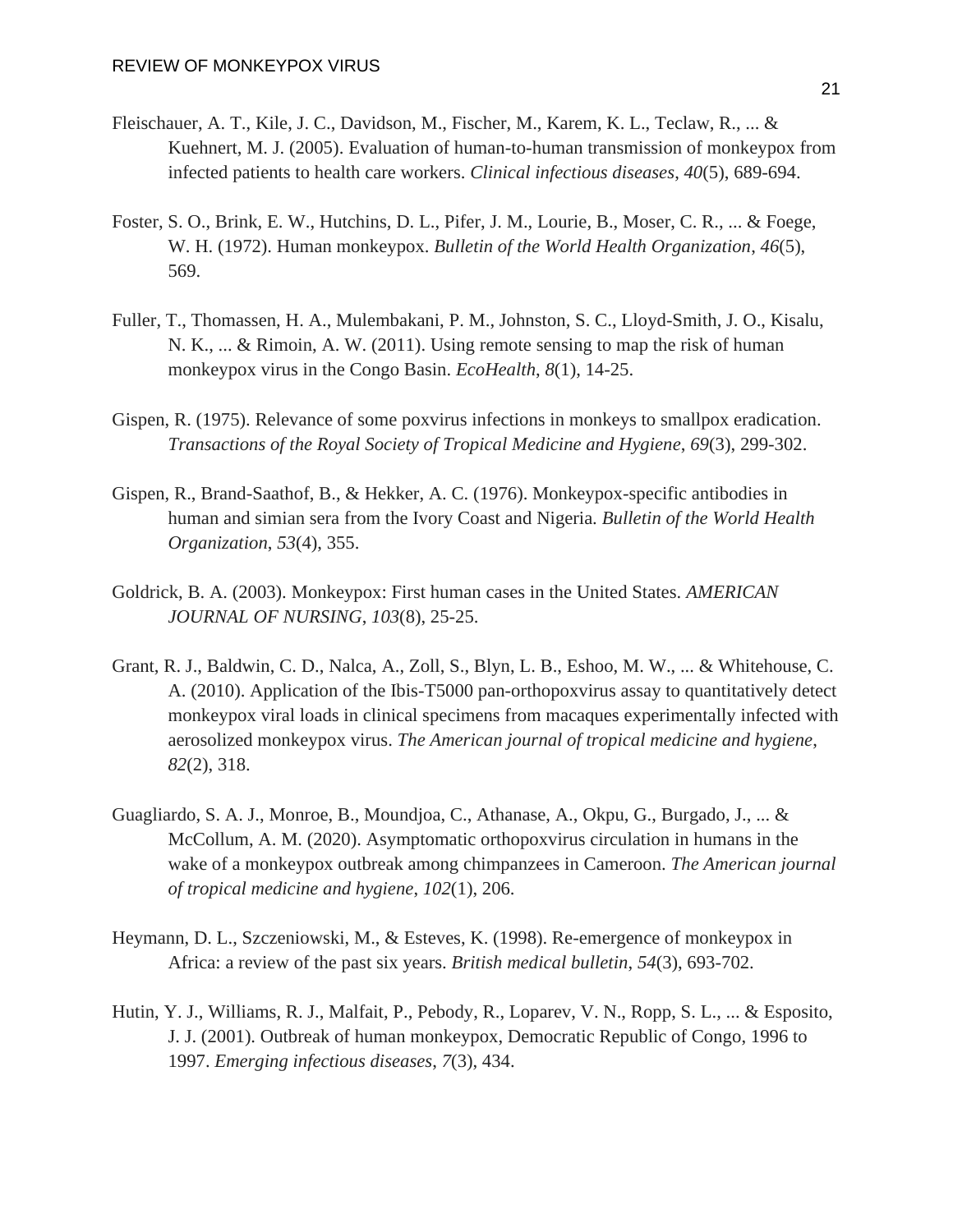- Hutson, C. L., Abel, J. A., Carroll, D. S., Olson, V. A., Braden, Z. H., Hughes, C. M., ... & Osorio, J. E. (2010). Comparison of West African and Congo Basin monkeypox viruses in BALB/c and C57BL/6 mice. *PLoS one*, *5*(1), e8912.
- Hutson, C. L., Carroll, D. S., Gallardo-Romero, N., Drew, C., Zaki, S. R., Nagy, T., ... & Damon, I. K. (2015). Comparison of monkeypox virus clade kinetics and pathology within the prairie dog animal model using a serial sacrifice study design. *BioMed research international*, *2015*.
- Hutson, C. L., Carroll, D. S., Gallardo-Romero, N., Weiss, S., Clemmons, C., Hughes, C. M., ... & Damon, I. K. (2011). Monkeypox disease transmission in an experimental setting: prairie dog animal model. *PLoS One*, *6*(12), e28295.
- Hutson, C. L., & Damon, I. K. (2010). Monkeypox virus infections in small animal models for evaluation of anti-poxvirus agents. *Viruses*, *2*(12), 2763-2776.
- Hutson, C. L., Gallardo-Romero, N., Carroll, D. S., Clemmons, C., Salzer, J. S., Nagy, T., ... & Damon, I. K. (2013). Transmissibility of the monkeypox virus clades via respiratory transmission: investigation using the prairie dog-monkeypox virus challenge system. *PLoS One*, *8*(2), e55488.
- Hutson, C. L., Nakazawa, Y. J., Self, J., Olson, V. A., Regnery, R. L., Braden, Z., ... & Carroll, D. S. (2015). Laboratory investigations of African pouched rats (Cricetomys gambianus) as a potential reservoir host species for monkeypox virus. *PLoS neglected tropical diseases*, *9*(10), e0004013.
- Hutson, C. L., Lee, K. N., Abel, J., Carroll, D. S., Montgomery, J. M., Olson, V. A., ... & Regnery, R. L. (2007). Monkeypox zoonotic associations: insights from laboratory evaluation of animals associated with the multi-state US outbreak. *The American journal of tropical medicine and hygiene*, *76*(4), 757-768.
- Ihekweazu, C., Yinka-Ogunleye, A., Lule, S., & Ibrahim, A. (2020). Importance of epidemiological research of monkeypox: is incidence increasing?. *Expert Review of Antiinfective Therapy*, *18*(5), 389-392.
- Integrated Taxonomic Information System Report. (n.d.). Retrieved April 17, 2022, from [https://www.itis.gov/servlet/SingleRpt/SingleRpt?search\\_topic=TSN&search\\_value=6323](https://www.itis.gov/servlet/SingleRpt/SingleRpt?search_topic=TSN&search_value=632359#null) [59#null](https://www.itis.gov/servlet/SingleRpt/SingleRpt?search_topic=TSN&search_value=632359#null)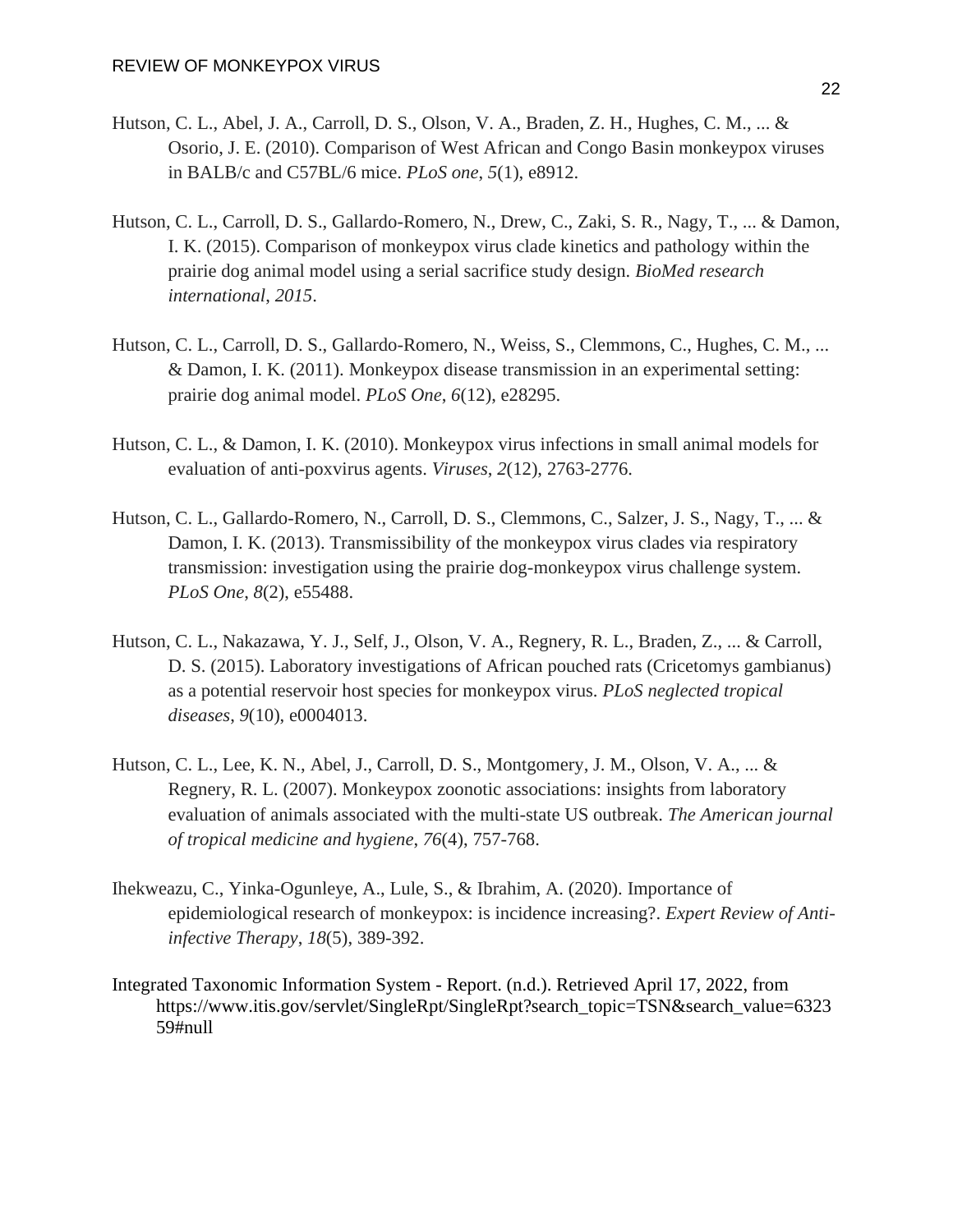- Integrated Taxonomic Information System Report. (n.d.). Retrieved April 17, 2022, from https://www.itis.gov/servlet/SingleRpt/SingleRpt?search\_topic=TSN&search\_value=6327 75#null
- Jezek, Z., Arita, I., Mutombo, M., Dunn, C., Nakano, J. H., & Szczeniowski, M. (1986). Four generations of probable person-to-person transmission of human monkeypox. *American journal of epidemiology*, *123*(6), 1004-1012.
- Ježek, Z., Grab, B., Szczeniowski, M. V., Paluku, K. M., & Mutombo, M. (1988). Human monkeypox: secondary attack rates. *Bulletin of the World Health Organization*, *66*(4), 465.
- Kabuga, A. I., & El Zowalaty, M. E. (2019). A review of the monkeypox virus and a recent outbreak of skin rash disease in Nigeria. *Journal of medical virology*, *91*(4), 533-540.
- Kalthan, E., Tenguere, J., Ndjapou, S. G., Koyazengbe, T. A., Mbomba, J., Marada, R. M., ... & Nakoune, E. R. (2018). Investigation of an outbreak of monkeypox in an area occupied by armed groups, Central African Republic. *Medecine et Maladies Infectieuses*, *48*(4), 263-268.
- Kantele, A., Chickering, K., Vapalahti, O., & Rimoin, A. W. (2016). Emerging diseases—the monkeypox epidemic in the Democratic Republic of the Congo. *Clinical Microbiology and Infection*, *22*(8), 658-659.
- Keasey, S., Pugh, C., Tikhonov, A., Chen, G., Schweitzer, B., Nalca, A., & Ulrich, R. G. (2010). Proteomic basis of the antibody response to monkeypox virus infection examined in cynomolgus macaques and a comparison to human smallpox vaccination. *PLoS One*, *5*(12), e15547.
- Khodakevich, L., Ježek, Z., & Messinger, D. (1988). Monkeypox virus: ecology and public health significance. *Bulletin of the World Health Organization*, *66*(6), 747.
- Khodakevich, L., Ježek, Z., & Kinzanzka, K. (1986). Isolation of monkeypox virus from wild squirrel infected in nature. *Isolation of monkeypox virus from wild squirrel infected in nature.*, (Jan. 11), 98-99.
- Khodakevich, L., Szczeniowski, M., Jezek, Z., Marennikova, S., Nakano, J., & Messinger, D. (1987). The role of squirrels in sustaining monkeypox virus transmission. *Tropical and geographical medicine*, *39*(2), 115-122.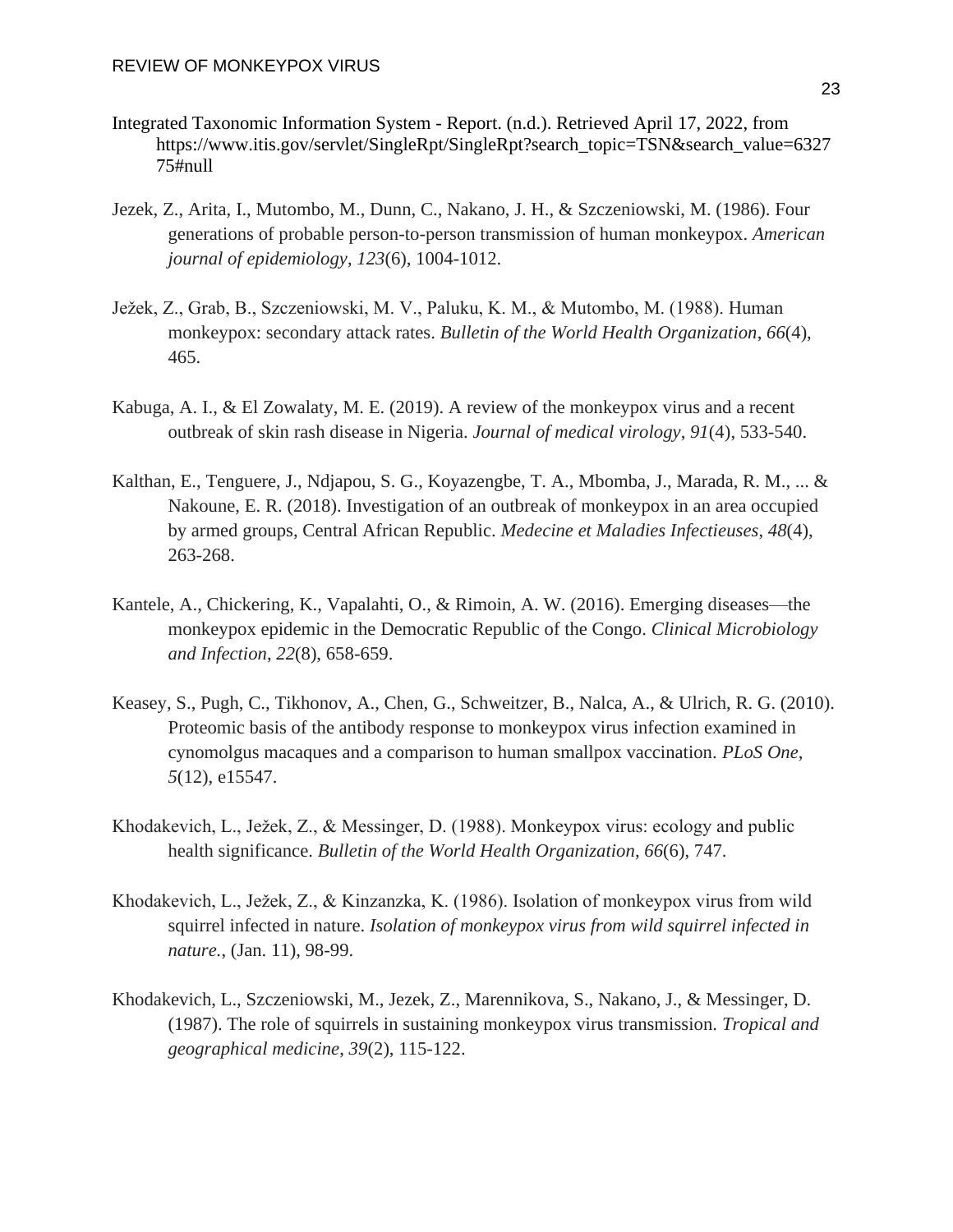- Khodakevich, L., Szczeniowski, M., Jezek, Z., Marennikova, S., Nakano, J., & Meier, F. (1987). Monkeypox virus in relation to the ecological features surrounding human settlements in Bumba zone, Zaire. *Tropical and geographical medicine*, *39*(1), 56-63.
- Kile, J. C., Fleischauer, A. T., Beard, B., Kuehnert, M. J., Kanwal, R. S., Pontones, P., ... & Fischer, M. (2005). Transmission of monkeypox among persons exposed to infected prairie dogs in Indiana in 2003. *ARCHIVES OF PEDIATRICS & ADOLESCENT MEDICINE*, *159*(11), 1022-1025.
- Kugelman, J. R., Johnston, S. C., Mulembakani, P. M., Kisalu, N., Lee, M. S., Koroleva, G., ... & Rimoin, A. W. (2014). Genomic variability of monkeypox virus among humans, Democratic Republic of the Congo. *Emerging infectious diseases*, *20*(2), 232.
- Kuhn, J. H. (2020). Wildlife surveillance for emergent disease. *Nature Microbiology*, *5*(7), 885- 886.
- Update: Multistate Outbreak of Monkeypox—Illinois, Indiana, Kansas, Missouri, Ohio, and Wisconsin, 2003. *JAMA.* 2003;290(3):325–327. doi:10.1001/jama.290.3.325
- Langohr, I. M., Stevenson, G. W., Thacker, H. L., & Regnery, R. L. (2004). Extensive lesions of monkeypox in a prairie dog (Cynomys sp.). *Veterinary pathology*, *41*(6), 702-707.
- Larkin, M. (2003). Monkeypox spreads as US public-health system plays catch-up. *The Lancet Infectious Diseases*, *3*(8), 461.
- Levine, R. S., Peterson, A. T., Yorita, K. L., Carroll, D., Damon, I. K., & Reynolds, M. G. (2007). Ecological niche and geographic distribution of human monkeypox in Africa. *PloS one*, *2*(1), e176.
- Li, Y., Zhao, H., Wilkins, K., Hughes, C., & Damon, I. K. (2010). Real-time PCR assays for the specific detection of monkeypox virus West African and Congo Basin strain DNA. *Journal of virological methods*, *169*(1), 223-227.
- Lloyd-Smith, J. O. (2013). Vacated niches, competitive release and the community ecology of pathogen eradication. *Philosophical Transactions of the Royal Society B: Biological Sciences*, *368*(1623), 20120150.

MacKenzie, D. (2003). Monkeypox is latest disease to reach America.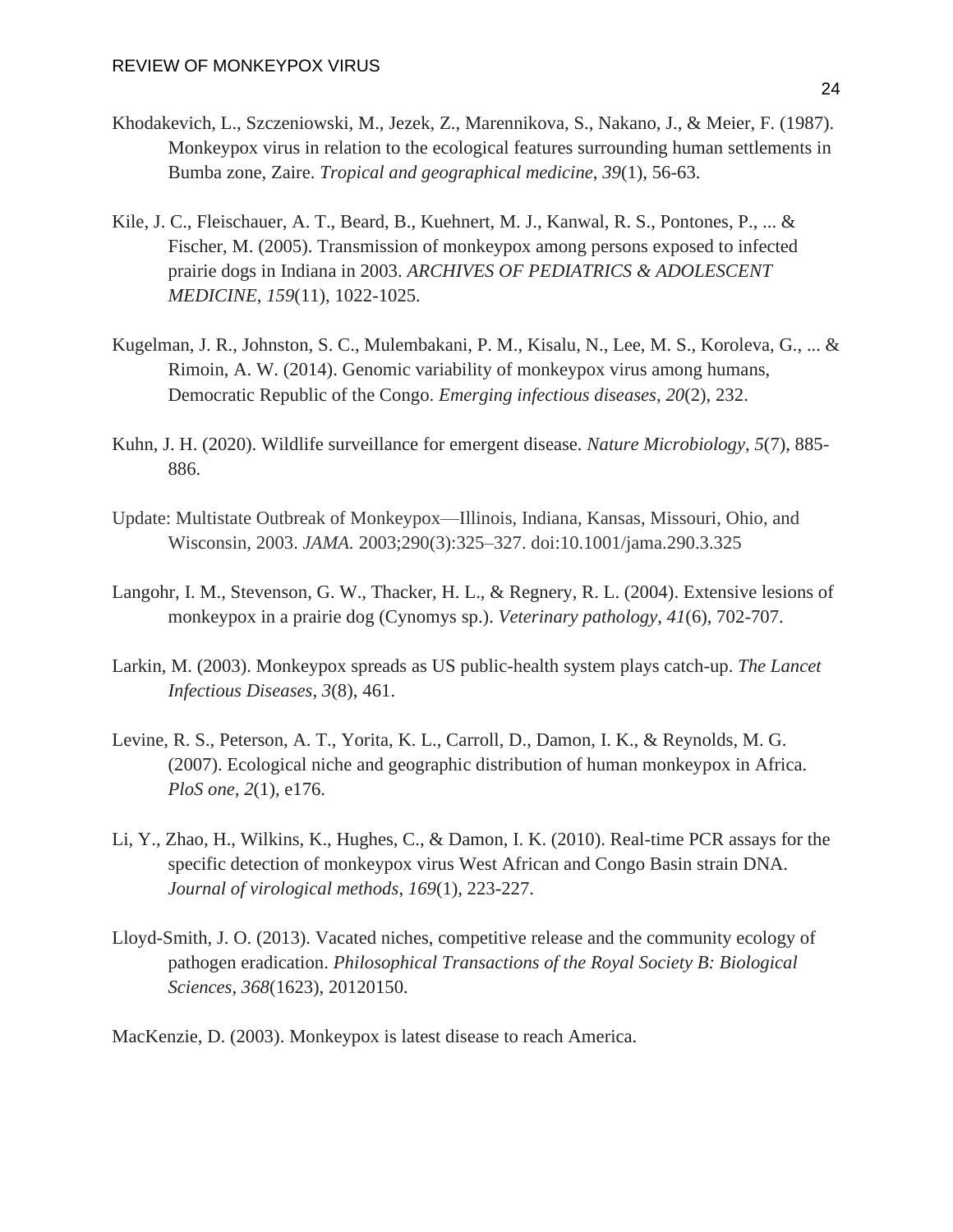- Edmiston, C. E., Graham, M. B., Wilson, P. J., & Grahn, B. (2003). The monkeypox virus outbreak: Reflections from the frontlines. *American journal of infection control*, *31*(6), 382-384.
- Makhani, L., Khatib, A., Corbeil, A., Kariyawasam, R., Raheel, H., Clarke, S., ... & Boggild, A. K. (2019). 2018 in review: five hot topics in tropical medicine. *Tropical diseases, travel medicine and vaccines*, *5*(1), 1-12.
- Mandja, B. A. M., Brembilla, A., Handschumacher, P., Bompangue, D., Gonzalez, J. P., Muyembe, J. J., & Mauny, F. (2019). Temporal and spatial dynamics of monkeypox in Democratic Republic of Congo, 2000–2015. *EcoHealth*, *16*(3), 476-487.
- Marennikova, S. S., Šeluhina, E. M., Mal'Ceva, N. N., Čimiškjan, K. L., & Macevič, G. R. (1972). Isolation and properties of the causal agent of a new variola-like disease (monkeypox) in man. *Bulletin of the World Health Organization*, *46*(5), 599.
- Marennikova, S. S., & Šeluhina, E. M. (1976). Susceptibility of some rodent species to monkeypox virus, and course of the infection. *Bulletin of the World Health Organization*, *53*(1), 13.
- Maskalyk, J. (2003). Monkeypox outbreak among pet owners. *CMAJ*, *169*(1), 44-45.
- McCollum, A. M., & Damon, I. K. (2014). Human monkeypox. *Clinical infectious diseases*, *58*(2), 260-267.
- McCollum, A. M., Nakazawa, Y., Ndongala, G. M., Pukuta, E., Karhemere, S., Lushima, R. S., ... & Tamfum, J. J. M. (2015). Case report: Human monkeypox in the kivus, a conflict region of the Democratic Republic of the Congo. *The American journal of tropical medicine and hygiene*, *93*(4), 718.

McFadden, G. (2005). Poxvirus tropism. *Nature Reviews Microbiology*, *3*(3), 201-213.

- Meyer, H., Perrichot, M., Stemmler, M., Emmerich, P., Schmitz, H., Varaine, F., ... & Formenty, P. (2002). Outbreaks of disease suspected of being due to human monkeypox virus infection in the Democratic Republic of Congo in 2001. *Journal of clinical microbiology*, *40*(8), 2919-2921.
- Monroe, B. P., Doty, J. B., Moses, C., Ibata, S., Reynolds, M., & Carroll, D. (2015). Collection and utilization of animal carcasses associated with zoonotic disease in Tshuapa District,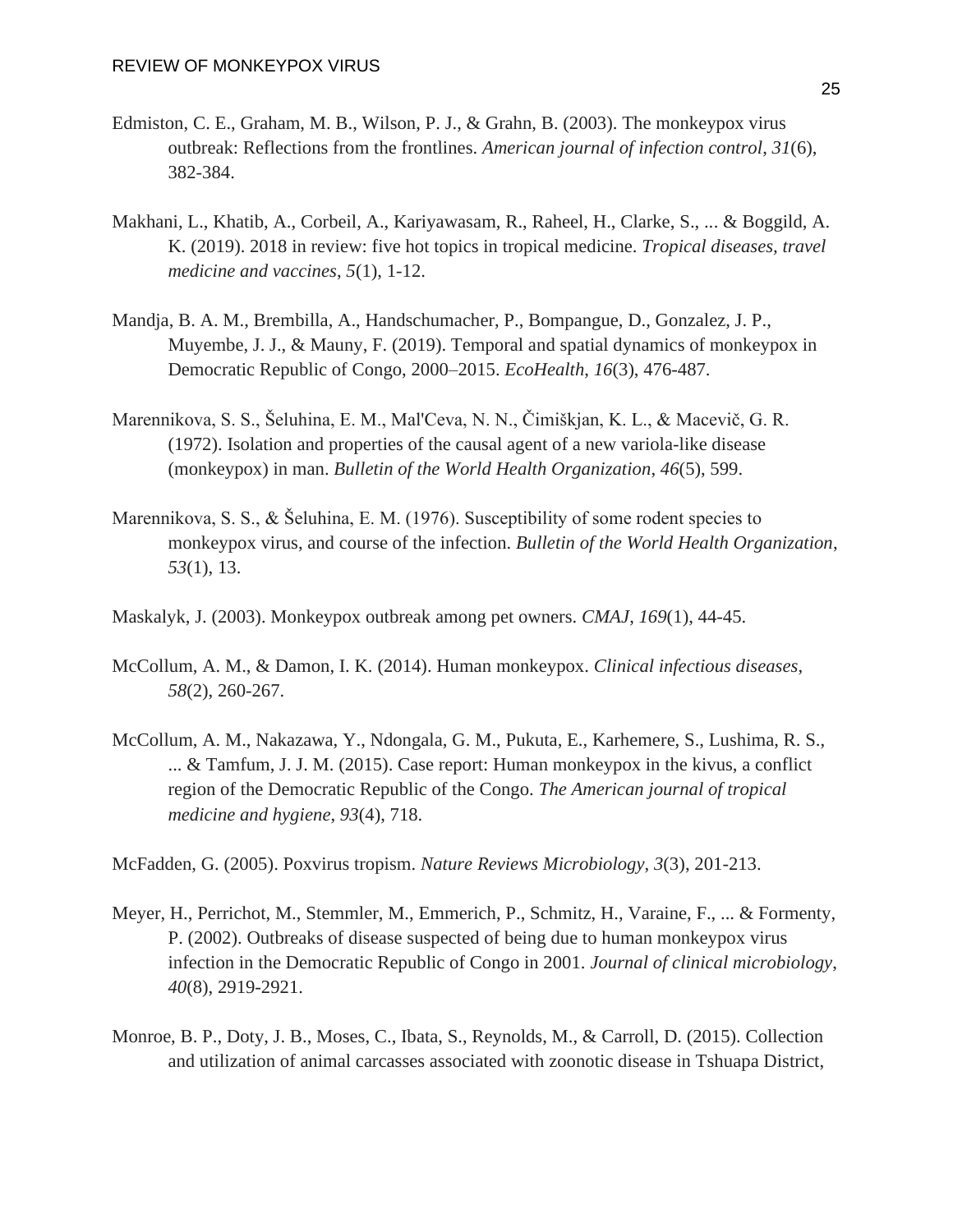the Democratic Republic of the Congo, 2012. *Journal of Wildlife Diseases*, *51*(3), 734- 738.

- Morantz, C., & Torrey, B. (2003). CDC information on monkeypox virus. *American Family Physician*, *68*(1), 172.
- Mukinda, V. B. K., & Mwema, G. (1997). Re-emergence of human monkeypox in Zaire in 1996. *The Lancet*, *349*(9063), 1449-1450.
- Nakazawa, Y., Lash, R. R., Carroll, D. S., Damon, I. K., Karem, K. L., Reynolds, M. G., ... & Peterson, A. T. (2013). Mapping monkeypox transmission risk through time and space in the Congo Basin. *PLoS One*, *8*(9), e74816.
- Nakoune, E., Lampaert, E., Ndjapou, S. G., Janssens, C., Zuniga, I., Van Herp, M., ... & Berthet, N. (2017). A nosocomial outbreak of human monkeypox in the Central African Republic. In *Open forum infectious diseases* (Vol. 4, No. 4, p. ofx168). US: Oxford University Press.
- Weinstein, R. A., Nalca, A., Rimoin, A. W., Bavari, S., & Whitehouse, C. A. (2005). Reemergence of monkeypox: prevalence, diagnostics, and countermeasures. *Clinical infectious diseases*, *41*(12), 1765-1771.
- Nguyen, P. Y., Ajisegiri, W. S., Costantino, V., Chughtai, A. A., & MacIntyre, C. R. (2021). Reemergence of human monkeypox and declining population immunity in the context of urbanization, Nigeria, 2017–2020. *Emerging Infectious Diseases*, *27*(4), 1007.''
- Nolen, L. D., Osadebe, L., Katomba, J., Likofata, J., Mukadi, D., Monroe, B., ... & Reynolds, M. G. (2016). Extended human-to-human transmission during a monkeypox outbreak in the Democratic Republic of the Congo. *Emerging infectious diseases*, *22*(6), 1014.
- Ogoina, D., Izibewule, J. H., Ogunleye, A., Ederiane, E., Anebonam, U., Neni, A., ... & Ihekweazu, C. (2019). The 2017 human monkeypox outbreak in Nigeria—report of outbreak experience and response in the Niger Delta University Teaching Hospital, Bayelsa State, Nigeria. *PLoS One*, *14*(4), e0214229.
- Orba, Y., Sasaki, M., Yamaguchi, H., Ishii, A., Thomas Y., Ogawa, H., …& Sawa, H. (2015). Orthopoxvirus infection among wildlife in Zambia. *Journal of General Virology, 96 (2), 390-394.*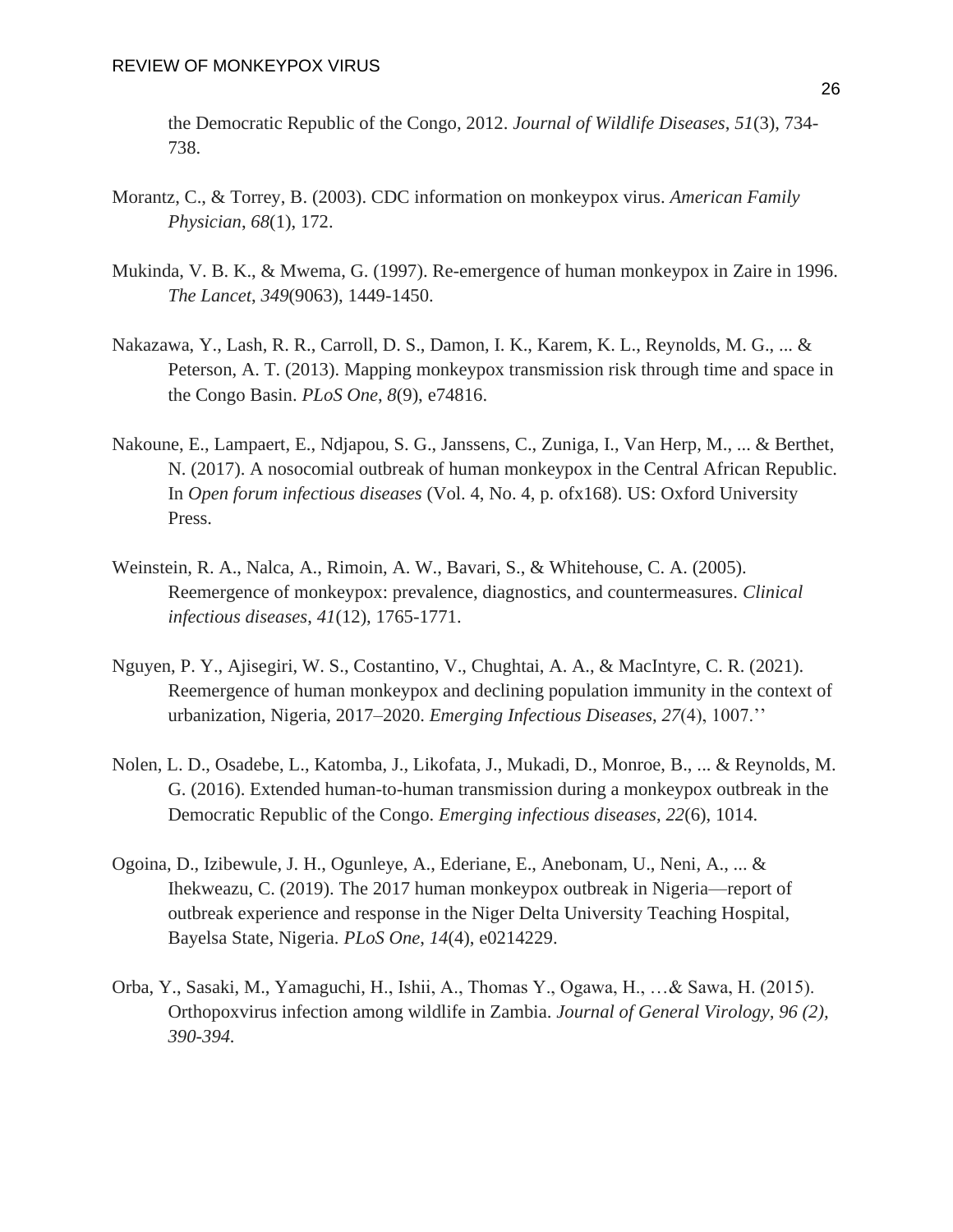- Osadebe, L., Hughes, C. M., Shongo Lushima, R., Kabamba, J., Nguete, B., Malekani, J., ... & McCollum, A. M. (2017). Enhancing case definitions for surveillance of human monkeypox in the Democratic Republic of Congo. *PLoS Neglected Tropical Diseases*, *11*(9), e0005857.
- Parker, S., & Buller, R. M. (2013). A review of experimental and natural infections of animals with monkeypox virus between 1958 and 2012. *Future virology*, *8*(2), 129-157.
- Parker, S., Nuara, A., Buller, R. M. L., & Schultz, D. A. (2007). Human monkeypox: an emerging zoonotic disease.
- Patrono, L. V., Pléh, K., Samuni, L., Ulrich, M., Röthemeier, C., Sachse, A., ... & Leendertz, F. H. (2020). Monkeypox virus emergence in wild chimpanzees reveals distinct clinical outcomes and viral diversity. *Nature Microbiology*, *5*(7), 955-965.
- Phalen, D. N. (2004, April). Prairie dogs: vectors and victims. In *Seminars in Avian and Exotic Pet Medicine* (Vol. 13, No. 2, pp. 105-107). WB Saunders.
- Plowright, R. K., Parrish, C. R., McCallum, H., Hudson, P. J., Ko, A. I., Graham, A. L., & Lloyd-Smith, J. O. (2017). Pathways to zoonotic spillover. *Nature Reviews Microbiology*, *15*(8), 502-510.
- Quiner, C. A., Moses, C., Monroe, B. P., Nakazawa, Y., Doty, J. B., Hughes, C. M., ... & Reynolds, M. G. (2017). Presumptive risk factors for monkeypox in rural communities in the Democratic Republic of the Congo. *PloS one*, *12*(2), e0168664.
- Radonić, A., Metzger, S., Dabrowski, P. W., Couacy-Hymann, E., Schuenadel, L., Kurth, A., ... & Nitsche, A. (2014). Fatal monkeypox in wild-living sooty mangabey, Cote d'Ivoire, 2012. *Emerging Infectious Diseases*, *20*(6), 1009.
- Reed, K. D., Melski, J. W., Graham, M. B., Regnery, R. L., Sotir, M. J., Wegner, M. V., ... & Damon, I. K. (2004). The detection of monkeypox in humans in the Western Hemisphere. *New England Journal of Medicine*, *350*(4), 342-350.
- Reynolds, M. G., Carroll, D. S., & Karem, K. L. (2012). Factors affecting the likelihood of monkeypox's emergence and spread in the post-smallpox era. *Current Opinion in Virology*, *2*(3), 335-343.
- Reynolds, M. G., Carroll, D. S., Olson, V. A., Hughes, C., Galley, J., Likos, A., ... & Damon, I. K. (2010). A silent enzootic of an orthopoxvirus in Ghana, West Africa: evidence for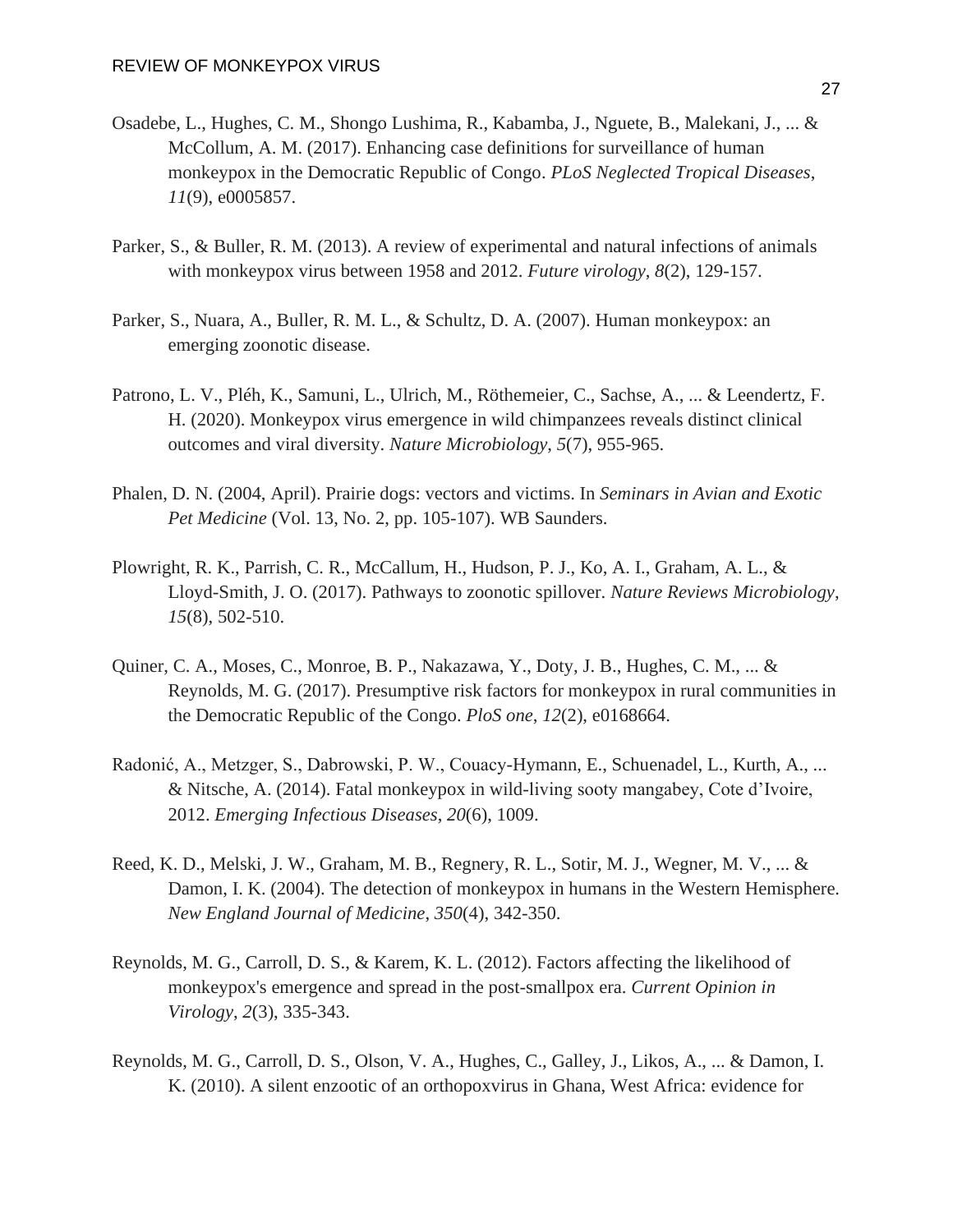multi-species involvement in the absence of widespread human disease. *The American journal of tropical medicine and hygiene*, *82*(4), 746.

- Reynolds, M. G., & Damon, I. K. (2012). Outbreaks of human monkeypox after cessation of smallpox vaccination. *Trends in microbiology*, *20*(2), 80-87.
- Reynolds, M. G., Davidson, W. B., Curns, A. T., Conover, C. S., Huhn, G., Davis, J. P., ... & Damon, I. K. (2007). Spectrum of infection and risk factors for human monkeypox, United States, 2003. *Emerging infectious diseases*, *13*(9), 1332.
- Reynolds, M. G., Doty, J. B., McCollum, A. M., Olson, V. A., & Nakazawa, Y. (2019). Monkeypox re-emergence in Africa: a call to expand the concept and practice of One Health. *Expert review of anti-infective therapy*, *17*(2), 129-139.
- Reynolds, M. G., Wauquier, N., Li, Y., Satheshkumar, P. S., Kanneh, L. D., Monroe, B., ... & Moses, L. M. (2019). Human monkeypox in Sierra Leone after 44-year absence of reported cases. *Emerging Infectious Diseases*, *25*(5), 1023.
- Reynolds, M. G., Yorita, K. L., Kuehnert, M. J., Davidson, W. B., Huhn, G. D., Holman, R. C., & Damon, I. K. (2006). Clinical manifestations of human monkeypox influenced by route of infection. *The Journal of infectious diseases*, *194*(6), 773-780.
- Reynolds, M. G., Yorita, K. L., Kuehnert, M. J., Davidson, W. B., Huhn, G. D., Holman, R. C., & Damon, I. K. (2006). Clinical manifestations of human monkeypox influenced by route of infection. *The Journal of infectious diseases*, *194*(6), 773-780.
- Rimoin, A. W., Mulembakani, P. M., Johnston, S. C., Smith, J. O. L., Kisalu, N. K., Kinkela, T. L., ... & Muyembe, J. J. (2010). Major increase in human monkeypox incidence 30 years after smallpox vaccination campaigns cease in the Democratic Republic of Congo. *Proceedings of the National Academy of Sciences*, *107*(37), 16262-16267.
- Sadeuh-Mba, S. A., Yonga, M. G., Els, M., Batejat, C., Eyangoh, S., Caro, V., ... & Njouom, R. (2019). Monkeypox virus phylogenetic similarities between a human case detected in Cameroon in 2018 and the 2017-2018 outbreak in Nigeria. *Infection, Genetics and Evolution*, *69*, 8-11.
- Saijo, M., Ami, Y., Suzaki, Y., Nagata, N., Iwata, N., Hasegawa, H., ... & Morikawa, S. (2009). Virulence and pathophysiology of the Congo Basin and West African strains of monkeypox virus in non-human primates. *Journal of general virology*, *90*(9), 2266-2271.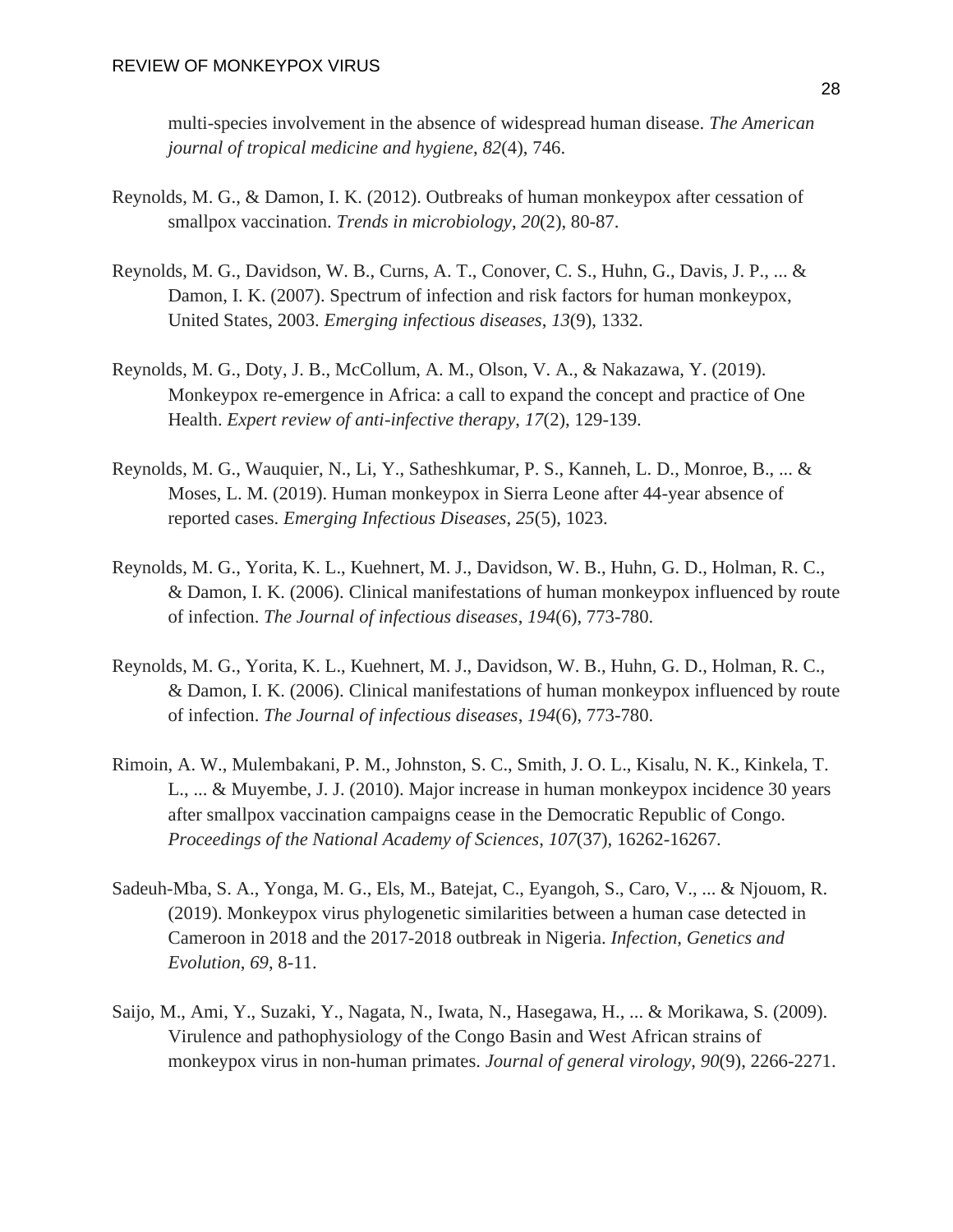- Sale, T. A., Melski, J. W., & Stratman, E. J. (2006). Monkeypox: an epidemiologic and clinical comparison of African and US disease. *Journal of the American Academy of Dermatology*, *55*(3), 478-481.
- Salzer, J. S., Carroll, D. S., Rwego, I. B., Li, Y., Falendysz, E. A., Shisler, J. L., ... & Gillespie, T. R. (2013). Serologic evidence for circulating orthopoxviruses in peridomestic rodents from rural Uganda. *Journal of wildlife diseases*, *49*(1), 125-131.
- Sejvar, J. J., Chowdary, Y., Schomogyi, M., Stevens, J., Patel, J., Karem, K., ... & Damon, I. K. (2004). Human monkeypox infection: a family cluster in the midwestern United States. *The Journal of infectious diseases*, *190*(10), 1833-1840.
- Simpson, K., Heymann, D., Brown, C. S., Edmunds, W. J., Elsgaard, J., Fine, P., ... & Wapling, A. (2020). Human monkeypox–After 40 years, an unintended consequence of smallpox eradication. *Vaccine*, *38*(33), 5077-5081.
- Sklenovska, N., & Van Ranst, M. (2018). Emergence of monkeypox as the most important orthopoxvirus infection in humans. *Frontiers in public health*, *6*, 241.
- Stephenson, J. (2003). Monkeypox outbreak a reminder of emerging infections vulnerabilities. *Jama*, *290*(1), 23-24.
- Tack, D. M., & Reynolds, M. G. (2011). Zoonotic poxviruses associated with companion animals. *Animals*, *1*(4), 377-395.
- Taku, A., Bhat, M., Dutta, T., & Chhabra, R. (2007). Viral diseases transmissible from nonhuman primates to man. *Indian Journal of Virology*, *18*(2), 47-56.
- The current status of human monkeypox: memorandum from a WHO meeting. (1984). *Bulletin of the World Health Organization*, *62*(5), 703–713.
- Thomassen, H. A., Fuller, T., Asefi-Najafabady, S., Shiplacoff, J. A., Mulembakani, P. M., Blumberg, S., ... & Rimoin, A. W. (2013). Pathogen-host associations and predicted range shifts of human monkeypox in response to climate change in central Africa. *PLoS One*, *8*(7), e66071.
- Tiee, M. S., Harrigan, R. J., Thomassen, H. A., & Smith, T. B. (2018). Ghosts of infections past: using archival samples to understand a century of monkeypox virus prevalence among host communities across space and time. *Royal Society open science*, *5*(1), 171089.